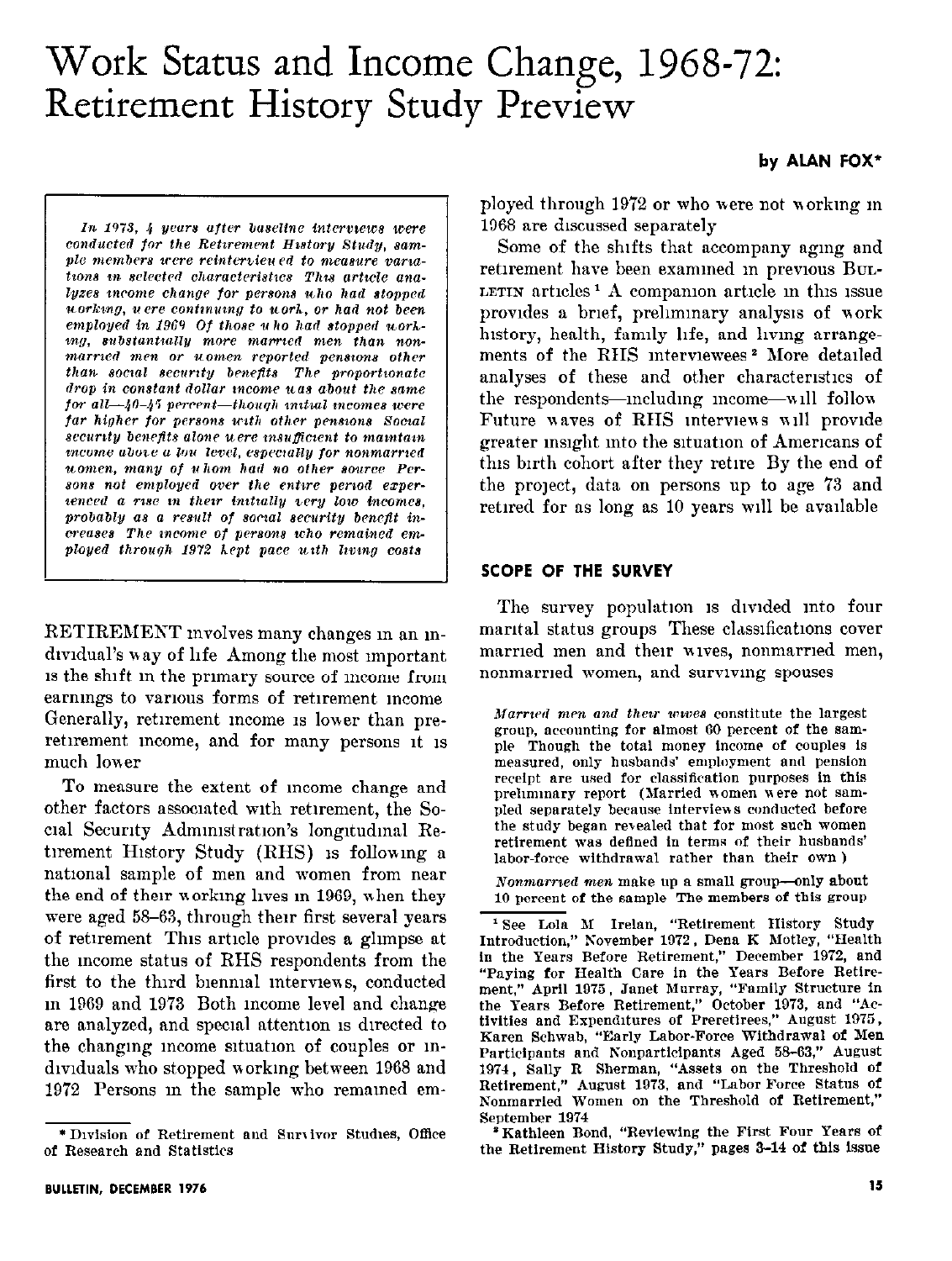are not nearly as well off economically as their married counterparts

Nonmarried uomen constitute approximately onefourth of the sample They are in an even worse economic situation than are nonmarried men

Survuing spouses are widows of married men respondents who died some time between the 1969 and 1973 interviews Though it is growing in size, this group currently contains only a small number of persons and their characteristics generally are not tabulated in this article

To obtain a brief look at the income situation

in 1968 and 1972, a simple income transition matrix was used (table 1) As might be expected, this table indicates a considerable amount of shifting in the income distribution between the two years Married men were more likely than nonmarried persons to move from one income category to another during the period They were also more evenly scattered throughout the income distribution, while nonmarried persons were concentrated at the low end

Several factors help account for these shifts

| TABLE 1 -- Total money income, 1972, and comparison of income categories, by total money income, 1968 (in current dollars) |  |  |  |
|----------------------------------------------------------------------------------------------------------------------------|--|--|--|
| Percentage distribution of respondents, by martial status and sex <sup>1</sup>                                             |  |  |  |

| Total money income, 1972, and                                                                                                                         |                                                                         |                                                                    |                                                    | Total money income, 1968                      |                                         |                                                                                       |                                        |                                             |
|-------------------------------------------------------------------------------------------------------------------------------------------------------|-------------------------------------------------------------------------|--------------------------------------------------------------------|----------------------------------------------------|-----------------------------------------------|-----------------------------------------|---------------------------------------------------------------------------------------|----------------------------------------|---------------------------------------------|
| comparison of income categories                                                                                                                       | Total                                                                   | Less than<br>\$2,500                                               | \$2,500-<br>4'999                                  | \$5,000<br>7,499                              | \$7,500-<br>9,999                       | \$10,000-<br>14.999                                                                   | \$15,000<br>19 999                     | \$20 000<br>or more                         |
| $\mathbf{r}$                                                                                                                                          |                                                                         |                                                                    |                                                    | Married men and spouses                       |                                         |                                                                                       |                                        |                                             |
| Total number                                                                                                                                          | 3 316                                                                   |                                                                    |                                                    |                                               |                                         |                                                                                       |                                        |                                             |
| Total percent ' .                                                                                                                                     | 100                                                                     | 9                                                                  | 16                                                 | 22                                            | 20                                      | 21                                                                                    | 7                                      | 6                                           |
| Less than $$2,500$<br>$2,500 - 4,999$ $\ldots$<br>$5,000 - 7,499$<br>7,500-9,999<br>10,000-14,999<br>$15,000 - 19,999$<br>20,000 or more.             | 8<br>18<br>20<br>17<br>20<br>9<br>ğ.                                    | $\frac{4}{3}$<br>$\mathbf{1}$<br>Ô<br>0<br>ō<br>0                  | 2<br>4<br>2<br>$\mathbf{1}$<br>ō<br>0              | 1<br>4<br>7<br>6<br>3<br>$\mathbf{1}$<br>ō    | 1<br>$\bar{2}$<br>5<br>б<br>7<br>ı<br>ō | Ō<br>1<br>3<br>4<br>8<br>5<br>ž                                                       | 0<br>0<br>0<br>1<br>1<br>8<br>2        | $\mathbf{0}$<br>o                           |
| Category in 1972<br>Lower than 1968.<br>Same as 1968<br>Higher than 1968                                                                              | $\frac{27}{35}$<br>38                                                   | 43<br>58                                                           | 15<br>44<br>41                                     | 24<br>32<br>44                                | 35<br>23<br>42                          | 34<br>96<br>30                                                                        | 40<br>25<br>95                         | 39<br>61                                    |
|                                                                                                                                                       |                                                                         |                                                                    |                                                    | Nonmarried men                                |                                         |                                                                                       |                                        |                                             |
| Total number                                                                                                                                          | 628                                                                     | ۰.<br>$\overline{\phantom{a}}$                                     |                                                    |                                               |                                         |                                                                                       | ٠.                                     |                                             |
| Total percent <sup>2</sup>                                                                                                                            | 100                                                                     | 31                                                                 | 22                                                 | 19                                            | 14                                      | 10                                                                                    | $\overline{2}$                         |                                             |
| Less than $$2,500$<br>$2,500-4,999$<br>$5,000 - 7,499$<br>7,500-9,999<br>$\overline{\phantom{a}}$<br>10,000-14,999<br>15,000-19,999<br>20,000 or more | 28<br>30<br>19<br>$\boldsymbol{9}$<br>8<br>4<br>$\overline{\mathbf{2}}$ | 80<br>9<br>$\mathbf 2$<br>$\bar{\mathbf{0}}$<br>0<br>$\bf{0}$<br>0 | 4<br>10<br>6<br>2<br>0<br>$\bf{0}$<br>$\mathbf 0$  | 1<br>7<br>Б<br>4<br>2<br>$\bf{0}$<br>$\bf{0}$ | 1<br>3<br>4<br>\$<br>3<br>1<br>0        | $\mathbf{1}$<br>2<br>$\mathbf 2$<br>$\mathbf{1}$<br>3<br>$\overline{\mathbf{2}}$<br>0 | $\bf{0}$<br>Ó<br>0<br>0<br>1<br>1<br>1 |                                             |
| Category in 1972<br>Lower than 1968<br>Same as 1968<br>Higher than 1968                                                                               | 26<br>42<br>31                                                          | $\mathbf{e}_6$<br>35                                               | 20<br>44<br>36                                     | 40<br>29<br>31                                | $-55$<br>$+18$<br>$-27$                 | 354<br>$\frac{1}{22}$                                                                 | وي<br>وي                               | $\begin{pmatrix} 0 \\ 0 \\ 0 \end{pmatrix}$ |
|                                                                                                                                                       |                                                                         |                                                                    |                                                    |                                               | Nonmarried women                        |                                                                                       |                                        |                                             |
| Total number                                                                                                                                          | 1,680                                                                   | $\sim$<br>$\overline{a}$                                           | $\bullet$                                          | $\bullet$<br>$\sim$<br><b>.</b>               | $\tilde{\phantom{a}}$                   | $\blacksquare$                                                                        | $\overline{\phantom{a}}$               |                                             |
| Total percent ?                                                                                                                                       | 100                                                                     | 47                                                                 | 28                                                 | 15                                            | 6                                       | 4                                                                                     | 0                                      |                                             |
| Less than \$2,500<br>$2.500 - 4.999$<br>$5,000-7,499$<br>$7,500 - 9,999$<br>10,000~14,999<br>15,000-19,999<br>20,000 or more.                         | 43<br>28<br>1 <sub>0</sub><br>7<br>6<br>1<br>1                          | 34<br>1ĺ<br>1<br>$\bf{0}$<br>0<br>0<br>0                           | 8<br>13<br>6<br>$\mathbf{I}$<br>0<br>$\bf{0}$<br>0 | 1<br>3<br>6<br>4<br>$\mathbf{1}$<br>0<br>0    | 0<br>1<br>$\frac{1}{I}$<br>2<br>0<br>٥  | 0<br>$\bf{0}$<br>0<br>$\bf{0}$<br>2<br>1<br>٥                                         | 0<br>0<br>0<br>Ō<br>$\bf{0}$<br>0<br>0 |                                             |
| Category in 1972<br>Lower than 1968<br><b>Same as 1968.</b><br>Higher than 1968                                                                       | 10<br>57<br>28                                                          | 74<br>26                                                           | 27<br>46<br>26                                     | 25<br>39<br>30                                | 3 <sub>0</sub><br>24<br>40              | $\begin{array}{l} 23 \\ 52 \end{array}$<br>120                                        | (၃)                                    | $\begin{pmatrix} 0 \\ 0 \\ 0 \end{pmatrix}$ |

 $^1$  Persons or couples reporting fully on all income sources in both 1998 and 1972 "Less than \$2,500" includes a small number with zero or negative reported total income Excludes 279 surviving spouses Figures in italics

For comparison of income categories "total" column represents percentages of total number other columns, percentages of column totals<br>
<sup>4</sup> Based on less than 100 cases

<sup>4</sup> Not shown base less than 25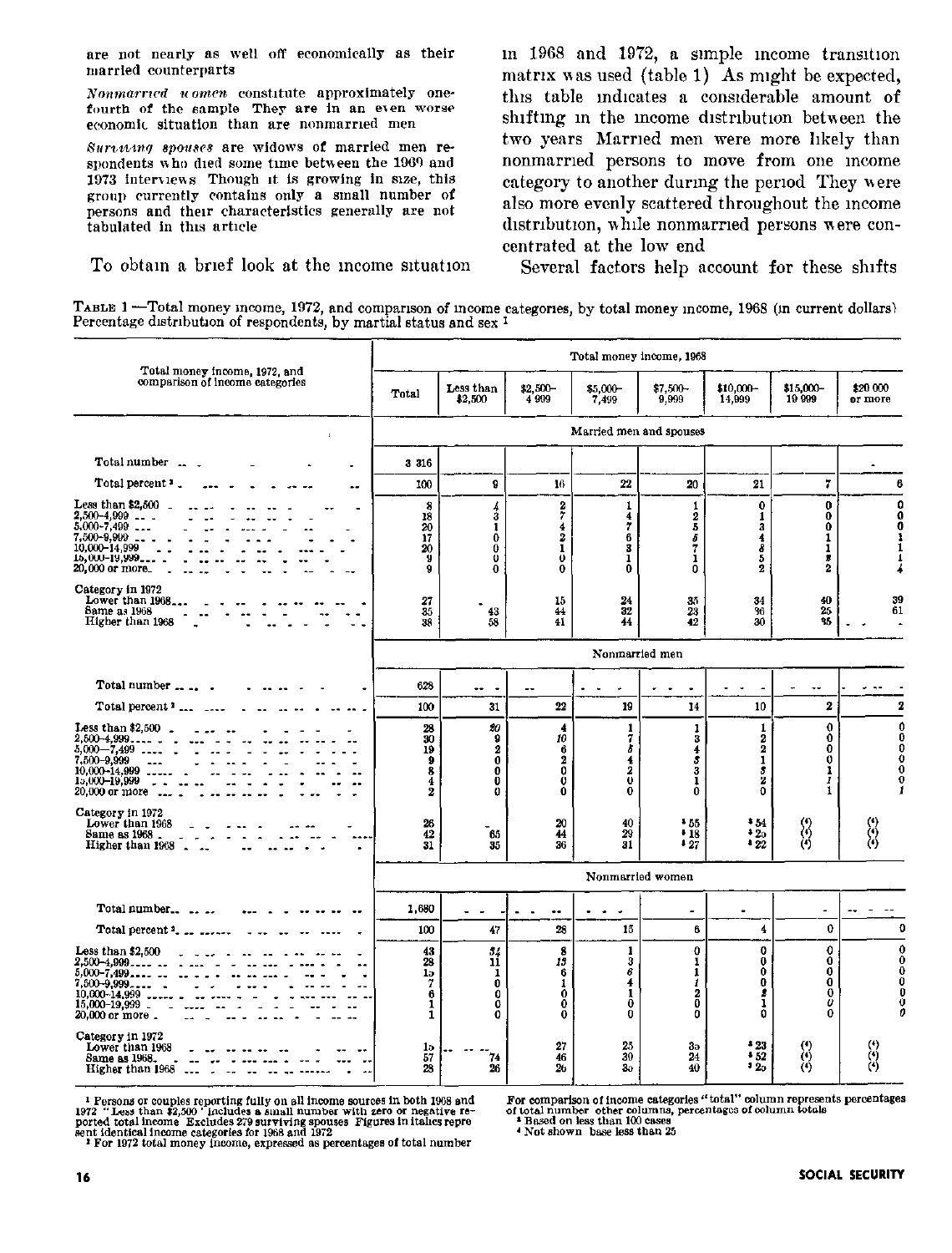First, for a substantial proportion of the sample, employment status changed between the two years, in most cases from full-year work to complete retirement Second, persons who remained employed probably benefited from the fact that earnings generally rise with the cost of living Third, those out of the labor force in 1968 may have benefited either from beginning to collect social security benefits by 1972 or, if they already were receiving benefits in 1968, from the considerable benefit increases that were legislated within the period<sup>3</sup> Since this transition matrix is expressed in current dollars, such changes create movement across class boundaries Finally, income amounts may have been incorrectly reported in either or both years

Since income level and change are heavily influenced by employment changes, all the remaining tables in this article are classified by means of a simple three-way employment-status variable The first group contains persons with earnings in both 1968 and 1972 who reported that they were employed during the survey weeks in 1969 and 1973, such persons are termed "employed in both years"<sup>\*</sup> Members of the second group had earnings in 1968 and were employed in 1969 but reported no earnings in 1972 and were not employed in 1973, these persons are identified as "employed in 1968, not in 1972" Those in the third group, "not employed in either year," had no earnings in either year and were not employed in either survey week

The principal group omitted under this threeway classification consists of persons moving from work to retirement during 1968-69 or 1972-73 Persons who stopped working at some time during 1972, for example, would have reported some earnings for 1972 but would not have been employed during the 1973 survey week Such persons were omitted from the discussion because income data were collected for the entire calendar year 1972, and midyear retirement would result in a mixture of income sources and an improper comparison with 1968 income Twenty-seven percent of the sample was not included in the threeway classification

This study calculates total money income for the sample person or, if married, the couple Total money income does not measure other aspects of "economic welfare," including such noncash items as public housing and food stamps, fringe benefits, taxes paid, and the value of leisure  $time<sup>5</sup>$ 

# **EMPLOYMENT STATUS**

Persons in the RHS sample were aged 62-67 in 1973 Thus, by the 1972 income year, nearly all the respondents were old enough to receive social security benefits Of those who reported income in both vears, 18 percent were working in 1968 but not in 1972 and an additional 15 percent were not employed in either year, as shown below Of

| Employment status                                                                                                                                            | Total <sup>1</sup>              | Married<br>men                      | Non<br>married<br>men      | Non<br>married<br>women         |
|--------------------------------------------------------------------------------------------------------------------------------------------------------------|---------------------------------|-------------------------------------|----------------------------|---------------------------------|
| Total number reporting<br>income in 1968 and 1972                                                                                                            | 5905                            | 3 3 1 7                             | 628                        | 1 681                           |
| Total percent                                                                                                                                                | 100                             | 100                                 | 100                        | 100                             |
| Employed in-<br>1968 and 1972.<br>1968 but not in 1972<br>Neither year<br>Other<br>1968-69 retirees <sup>2</sup><br>1972-73 retirees -<br>All other patterns | 40<br>18<br>15<br>27<br>5<br>15 | 47<br>19<br>8<br>26<br>4<br>18<br>4 | 38<br>18<br>16<br>28<br>14 | 31<br>15<br>30<br>24<br>6<br>11 |

<sup>1</sup> Includes 279 surviving spouses

<sup>2</sup> Persons with earnings in 1968 but not employed in survey week, 1969 and

with no earnings or employment in 1972-73<br>Persons with earnings in 1968 and employed in survey week, 1969 who reported some earnings in 1972 but were not employed in survey week 1973

particular interest is the fact that 30 percent of the nonmarried women were not employed in either year-a proportion twice as large as that for nonmarried men and four times as large as that for married men

This tabulation also shows that 15 percent of the respondents were employed in 1968 and reported earnings in 1972 but were not employed

<sup>\*</sup>For the entire year 1972, benefits averaged about 35 percent higher than they did in 1968, at the end of 1972, they were approximately 52 percent higher Respondents might tend to report benefits current at the time of the survey, which would overstate actual benefits received during the preceding income year A check against actual benefits reported in the Social Security Administration's administrative records is planned

<sup>\*</sup>Information was requested on income in the calendar vear preceding the interview (1968 and 1972) and on employment status as of the week before the interview (early in 1969 and 1973)

<sup>&</sup>lt;sup>5</sup> See Federal Interagency Committee on Education, Subcommittee on Education for the Disadvantaged and Minorities, The Measure of Poverty, Department of Health, Education, and Welfare, April 1976, and Technical Paper VII of that study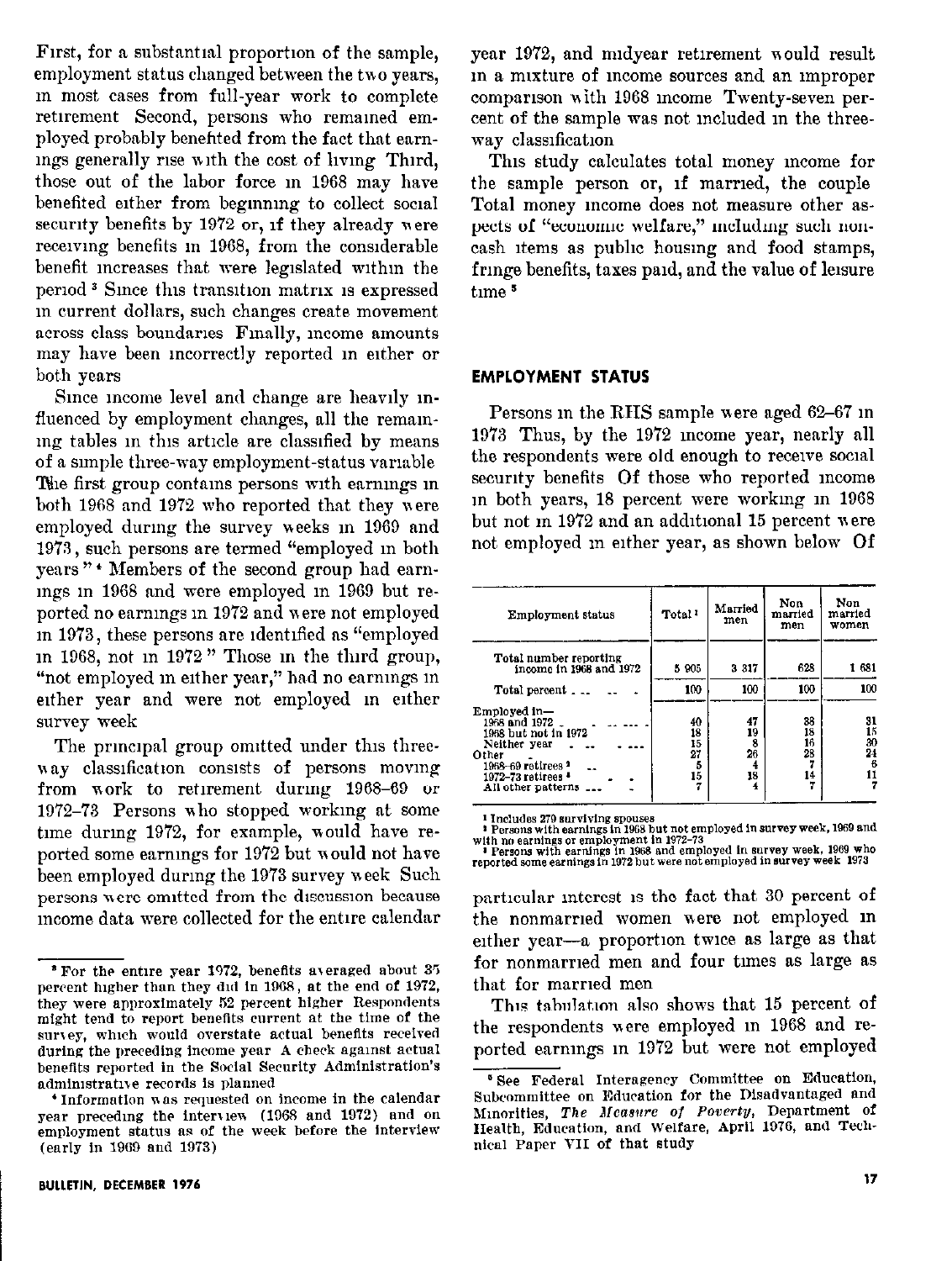during the 1973 survey week These persons, termed for simplicity "1972-73 retirees," are excluded from the mcome comparisons, as are the "1968-69 retiress," a group that acounted for 5 percent of the total

# **Pension Receipt**

In the discussion that follows, "social security" means all forms of social security benefits included on the question aire for both respondent and spouse retired-worker, disabled-worker, and survivor benefits The three types of benefits were reported separately, but preliminary comparisons of survey responses with information from internal records has revealed considerable misreporting by type A match of RHS sample data is being made against the Social Security Administration's benefit records, which will be used for future analyses of benefit types "Other pensions" lumps together the amounts received by respondent and spouse from private employer or union pensions. Federal, State, or local employee pensions, railroad retirement, and military retirement pensions

Substantial differences were found to exist among employment-status groups in the type of pension reported Within each group, the type also varied substantially by sex and marital status

Those employed in both years —As might be expected, a majority of persons in this group reported no pension of any kind (table 2) About a third of the nonmarried women, however, reported receiving social security benefits, compared with about a fifth of the men This difference could result from lower earnings or more parttime work among women, which would more easily allow a combination of continued work and benefit receipt About 10 percent of the men reported receiving pensions other than social security benefits, compared with 5 percent of the women

Those who stopped working -- Of those who stopped working between 1968 and 1972, 57 percent of the nonmarried women reported receiving only social security benefits in 1972, compared with less than 40 percent of their male counterparts Thirty-five percent of the women reported a pension other than social security benefits, TABLE 2 —Pension status, 1972, by employment status, 1968 and 1972 Number and percentage distribution of respondents, by marital status and  $sex<sup>1</sup>$ 

| Pension status, 1972                                                                                                                     | Employed<br>in 1968<br>and 1972 | Employed<br>in 1968<br>but not in<br>1972 | Not.<br>employed<br>in 1968<br>or 1972 |
|------------------------------------------------------------------------------------------------------------------------------------------|---------------------------------|-------------------------------------------|----------------------------------------|
|                                                                                                                                          |                                 | Married men and spouses                   |                                        |
| Total number reporting total in-<br>come, 1968 and 1972                                                                                  | 1.562                           | 618                                       | 257                                    |
| Total percent                                                                                                                            | 100                             | 100                                       | 100                                    |
| No pension<br>Social security only 1<br>Social security and other pension $\cdot$ .<br>Other pension only *                              | 67<br>22<br>ß<br>5              | 4<br>38<br>52<br>в                        | 10<br>48<br>37<br>Б                    |
|                                                                                                                                          |                                 | Nonmarried men                            |                                        |
| Total number reporting total in-<br>come, 1968 and 1972 _                                                                                | 237                             | 115                                       | 102                                    |
| Total percent ___                                                                                                                        | 100                             | 100                                       | 100                                    |
| No pension.<br>Social security only 2<br>Social security and other pension <sup>3</sup><br>Other pension only $\overline{\phantom{a}}$ . | 71<br>20<br>3<br>5              | 12<br>37<br>43<br>я                       | 18<br>52<br>22<br>9                    |
|                                                                                                                                          |                                 | Nonmarried women                          |                                        |
| Total number reporting total in<br>come, 1968 and 1972                                                                                   | 514                             | 253                                       | 510                                    |
| Total percent                                                                                                                            | 100                             | 100                                       | 100                                    |
| No pension<br>Social security only 1<br>Social security and other pension <sup>3</sup> .<br>Other pension only "                         | 61<br>34<br>з<br>$\overline{2}$ | 8<br>57<br>31<br>4                        | 20<br>60<br>14<br>6                    |

<sup>1</sup> Pension receipt based on income sources of both respondent and spouse<br> **<sup>1</sup>** Represents retired worker, disabled worker, and survivor benefits for<br>
respondent and spouse<br>  $\frac{1}{2}$  Represents private employer or union

generally in combination with social security benefits This figure contrasts with 51 percent for nonmarried men and 58 percent for married men Eight percent of the nonmarried women in this employment category reported no pension of any sort, compared with 12 percent of the nonmarried men and only 4 percent of the married men

Those not employed in either year —As stated previously, fewer men than women fall in this group Twenty percent of the nonmarried women and 18 percent of the nonmarried men reported no pension of any sort, compared with 10 percent of the married men Sixty percent of the nonmarried women reported receiving no pension other than social security benefits, compared with about 50 percent of the men The survey responses indicate that among this group a substantial minority of the men were receiving disabled-worker benefits and a similar proportion of the women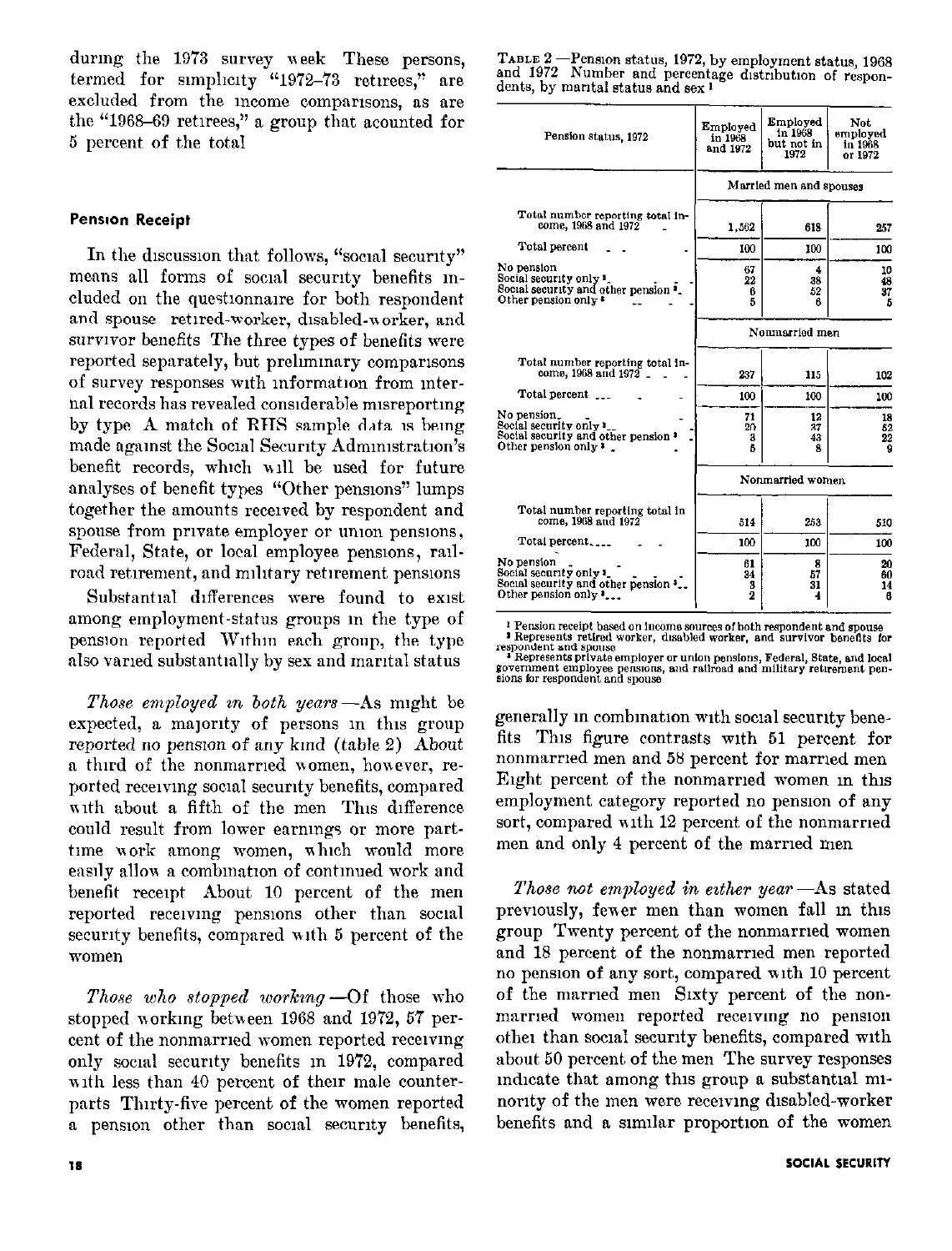were receiving survivor benefits As explained above, however, the Social Security Administration benefit records will later provide more accurate information about these benefit types Only 20 percent of the nonmarried women received a pension other than social security benefits (generally in addition to social security benefits). compared with 31 percent of the nonmarried men and a substantial minority-42 percent-of the married men

# **INCOME LEVEL AND CHANGE**

Income level and change can be examined in several ways To show gross shifts in the income position of sample members, transition tables expressed in current dollars are used A related method employs simplified transition tables with just two arbitrary income levels, "low" and "high," expressed in constant dollars These tables are classified by type of pension received and the sex, marital status, and employment status of the groups used in the more detailed transition tables Another method involves looking at the 1968 income level and the ratio of 1972 income to 1968 meome, in both current and constant dollars, for the principal groups<sup>6</sup>

# **Detailed Income Transition**

Table 3 classifies respondents or couples by their income position in 1968 and 1972, with percentages expressed in terms of the total in each table plane The totals show that men--in particular, married men-had higher incomes at the beginning and end of the period than did women Only a relatively few nonmarried women had incomes exceeding \$7,500 in either or both years

Those employed in both years -- Persons in this group had about the same 1968 income distribution as those who stopped working, but a greater proportion had incomes above \$7,500 in 1972 than in 1968 This change indicates that their earnings were rising at a fairly rapid pace during the period

Those who stopped working –The greatest

changes are evident among those who ceased employment between the two survey years Sixtytwo percent of the married men in this group had mcomes exceeding \$7,500 in 1968 while still working, but only 35 percent did so in 1972 after they had stopped working Similarly, 36 percent of the nonmarried men and 15 percent of the women received more than \$7,500 in 1968, compared with 6 percent and 10 percent, respectively, in 1972 after they had stopped working It is interesting to note that the nonmarried men were much better off than the nonmarried women before they stopped working, but afterward they were in approximately the same situation

Those not employed in either year-Persons in this group started with very low incomes, though their final incomes were somewhat higher The increase is probably traceable both to receipt of new income (such as social security benefits beginning as early as age 62) and cost-of-living increases for those already receiving social security benefits or some other pensions

As the tabulation below shows, persons employed in both years displayed a strong tendency

| Employment status and comparison of<br>income categories                  | Married<br>men and<br><b>SDOUSeS</b> | Non<br>married<br>men | Non<br>married<br>women |
|---------------------------------------------------------------------------|--------------------------------------|-----------------------|-------------------------|
| Employed in 1968 and 1972                                                 |                                      |                       |                         |
| Category in 1972<br>Lower than 1968<br>Same as 1968<br>Higher than 1968   | 14<br>37<br>49                       | 16<br>39<br>46        | 9<br>45<br>46           |
| Employed in 1968 but not in 1972                                          |                                      |                       |                         |
| Category in 1972<br>Lower than 1968<br>Same as 1968<br>Higher than 1968.  | 61<br>30<br>Ω                        | 63<br>30              | 45<br>47<br>s           |
| Employed in neither year                                                  |                                      |                       |                         |
| Category in 1972<br>Lower than 1968<br>Same as 1968 _<br>Higher than 1968 | 12<br>40<br>47                       | 4<br>61<br>35         | 77<br>19                |

to have their income increases outweigh their decreases Persons moving to a higher category outnumbered those moving to a lower one by about 4 to 1 Of those employed in 1968 but not in 1972, movement into lower categories was considerable Decreases outnumbered increases by about 6 to 1 For persons not employed in either year, increases outnumbered decreases by about 4 to 1 The total income of these persons tended to be low in both years, however, as indicated by the heavy concentration at the low end of table 3

<sup>&#</sup>x27;A paper using dummy variable regression analysis to accomplish essentially the same goals was presented by the author at the 1976 meetings of the Western Eco nomic Association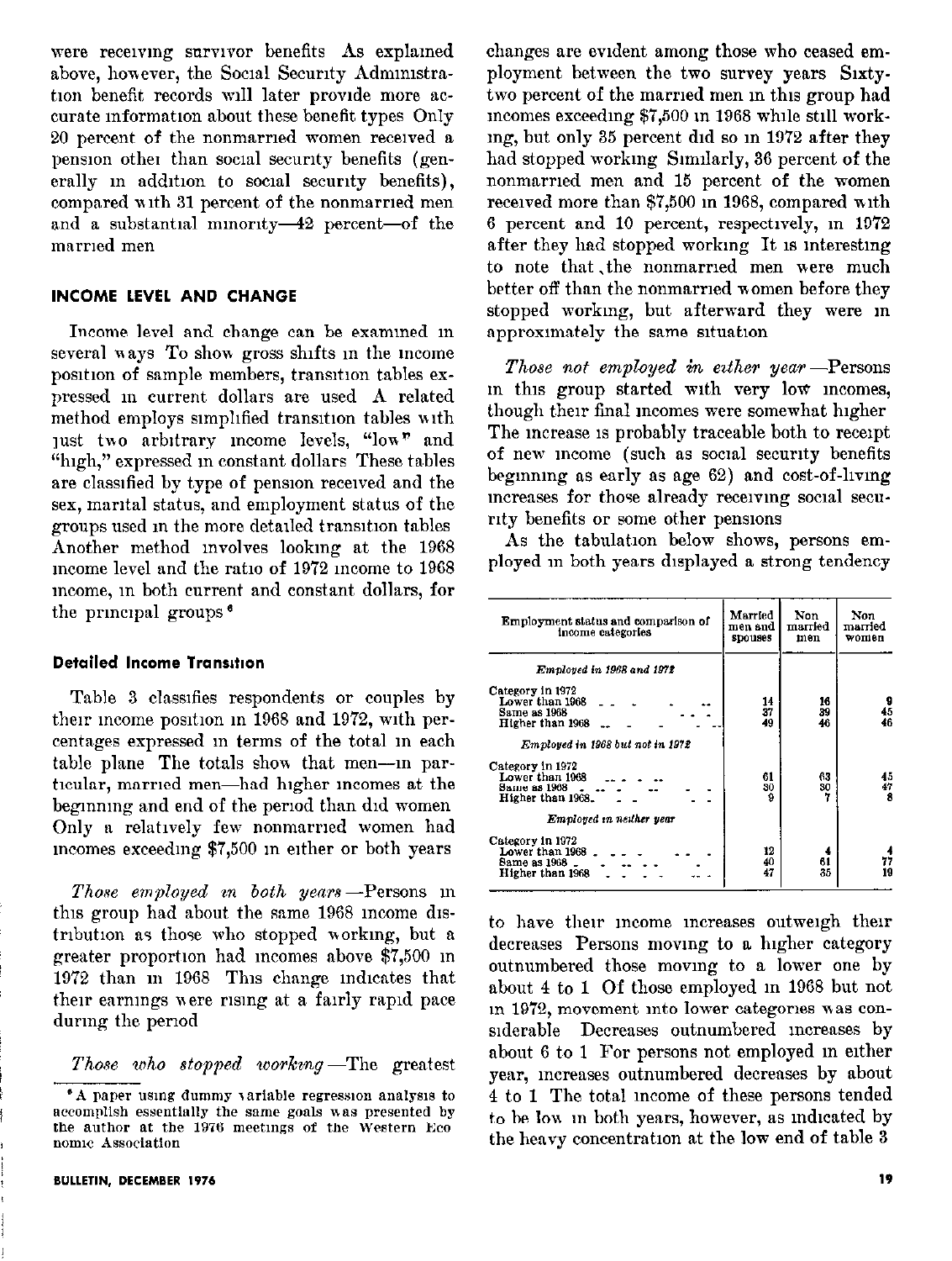# **Simplified Income Transition**

period under discussion, identical income categories are not equal in terms of purchasing power Furthermore, to avoid extremely small percentages, the income categories are rather wide, con-

Since the Consumer Price Index of the Bureau of Labor Statistics rose 20 percent in the 4-year

TABLE 3 -Total money income, 1972, by total money income, 1968 (in current dollars) Percentage distribution of respondents, by employment status in 1968 and 1972, marital status, and sex <sup>1</sup>

|                                                                                                                                                                                     | Total money income, 1968                              |                                                                                                    |                                                   |                                                       |                                                          |                                                                                    |                                                               |                                          |
|-------------------------------------------------------------------------------------------------------------------------------------------------------------------------------------|-------------------------------------------------------|----------------------------------------------------------------------------------------------------|---------------------------------------------------|-------------------------------------------------------|----------------------------------------------------------|------------------------------------------------------------------------------------|---------------------------------------------------------------|------------------------------------------|
| Total money income 1972, and<br>employment status, 1968 and 1972                                                                                                                    | Total                                                 | Less than<br>\$2,500                                                                               | $$2,500-$<br>4,999                                | $$5,000-$<br>7,499                                    | \$7 500-<br>9999                                         | $$10,000 -$<br>14,999                                                              | \$15,000-<br>19,999                                           | \$20,000<br>or more                      |
|                                                                                                                                                                                     |                                                       |                                                                                                    |                                                   | Married men and spouses                               |                                                          |                                                                                    |                                                               |                                          |
| Employed in 1968 and 1972                                                                                                                                                           |                                                       |                                                                                                    |                                                   |                                                       |                                                          |                                                                                    |                                                               |                                          |
| Total number                                                                                                                                                                        | 1.561                                                 |                                                                                                    |                                                   |                                                       |                                                          |                                                                                    |                                                               |                                          |
| Total percent <sup>1</sup>                                                                                                                                                          | 100                                                   | $\bf{6}$                                                                                           | 14                                                | 24                                                    | 19                                                       | 22                                                                                 | 8                                                             | 8                                        |
| Less than \$2,500<br>$2,500 - 4,999$<br>$5,000 - 7,499$<br>7,500-9,999<br>$- - -$<br>10,000-14,999<br>$\overline{\phantom{a}}$<br>15,000-19 999<br>$\ddotsc$<br>20,000 or more      | 4<br>13<br>16<br>17<br>25<br>13<br>13                 | 8<br>3<br>1<br>$\ddot{\text{o}}$<br>0<br>0<br>0                                                    | 1<br>6<br>4<br>$\ddot{2}$<br>1<br>ō<br>0          | $\mathbf 0$<br>2<br>7<br>a,<br>4<br>$\mathbf{1}$<br>0 | 0<br>1<br>2<br>Å<br>10<br>1<br>0                         | 0<br>1<br>1<br>2<br>я<br>7<br>2                                                    | 0<br>0<br>Ω<br>0<br>1<br>5<br>2                               | $\bf{0}$<br>Ō<br>0<br>0<br>$\bf{0}$<br>ı |
| Employed in 1968 but not in 1972                                                                                                                                                    |                                                       |                                                                                                    |                                                   |                                                       |                                                          |                                                                                    |                                                               |                                          |
| Total number                                                                                                                                                                        | 618                                                   |                                                                                                    |                                                   |                                                       | $\bullet$                                                |                                                                                    | $\ddot{\phantom{1}}$                                          |                                          |
| Total percent "_                                                                                                                                                                    | 100                                                   | 6                                                                                                  | $\bf{12}$                                         | 20                                                    | 23                                                       | 26                                                                                 | $\overline{\mathbf{r}}$                                       | 6                                        |
| Less than \$2,500<br>$2,500-4,999$<br>5,000-7,499<br>7,500-9,999<br>$10,000 - 14999$<br>$15,000 - 19,999$<br>20,000 or more _                                                       | 12<br>$\frac{25}{28}$<br>16<br>14<br>4<br>$\mathbf 2$ | á<br>1<br>0<br>Ò<br>0<br>$\theta$                                                                  | 4<br>7<br>ı<br>0<br>0<br>0<br>0                   | $\boldsymbol{2}$<br>9<br>7<br>1<br>0<br>0<br>o        | 1<br>5<br>10<br>$\frac{4}{3}$<br>0<br>0                  | 0<br>3<br>7<br>8<br>6<br>0<br>0                                                    | 0<br>0<br>1<br>$\overline{\mathbf{2}}$<br>3<br>1<br>0         | $\mathbf 0$<br>0<br>0                    |
| Not employed in 1968 or 1972                                                                                                                                                        |                                                       |                                                                                                    |                                                   |                                                       |                                                          |                                                                                    |                                                               |                                          |
| Total number  .                                                                                                                                                                     | 257                                                   |                                                                                                    |                                                   |                                                       |                                                          |                                                                                    | $\ddot{\phantom{0}}$                                          |                                          |
| Total percent "                                                                                                                                                                     | 100                                                   | 28                                                                                                 | 41                                                | 16                                                    | 8                                                        | 6                                                                                  | 0                                                             | 0                                        |
| Less than $$2,500$<br>$2,500-4,999$<br>5,000-7,499<br>7,500-9'999<br>10.000-14,999<br>15,000-19,999<br>20,000 or more _ _                                                           | 18<br>34<br>23<br>16<br>$\frac{5}{2}$<br>2            | 15<br>14<br>$\begin{matrix} 2 \\ 0 \end{matrix}$<br>0<br>$\begin{smallmatrix}0\0\end{smallmatrix}$ | 5<br>17<br>13<br>5<br>1<br>0<br>0                 | 0<br>3<br>8<br>ô<br>2<br>ō<br>0                       | 0<br>0<br>2<br>$\frac{1}{2}$<br>Û<br>0                   | 0<br>0<br>0<br>$\boldsymbol{2}$<br>1<br>$\frac{2}{1}$                              | $\bf{0}$<br>0<br>$\bf{0}$<br>0<br>0<br>o<br>ö                 | 0<br>o<br>0<br>0                         |
|                                                                                                                                                                                     |                                                       |                                                                                                    |                                                   | Nonmarried men                                        |                                                          |                                                                                    |                                                               |                                          |
| Employed in 1968 and 1972                                                                                                                                                           |                                                       |                                                                                                    |                                                   |                                                       |                                                          |                                                                                    |                                                               |                                          |
| Total number                                                                                                                                                                        | 237                                                   |                                                                                                    |                                                   |                                                       |                                                          |                                                                                    |                                                               |                                          |
| Total percent ?                                                                                                                                                                     | 100                                                   | 18                                                                                                 | 26                                                | 19                                                    | 15                                                       | 13                                                                                 | 5                                                             |                                          |
| Less than \$2,500<br>$2,500 - 4999$<br>$5,000 - 7,499$<br>$\overline{\phantom{a}}$<br>7,500-9,999<br>$\ddotsc$<br>$10,000 - 14,999$ .<br>15,000-19 999.<br>20,000 or more           | 12<br>22<br>$\frac{23}{15}$<br>16<br>8<br>5           | 8<br>8<br>3<br>0<br>0<br>0<br>0                                                                    | 3<br>11<br>9<br>3<br>$\bf{0}$<br>$\mathbf 0$<br>o | $\bf{0}$<br>з<br>8<br>5<br>3<br>0<br>0                | 0<br>ı<br>$\ddot{\mathbf{3}}$<br>$\frac{4}{5}$<br>1<br>ō | 1<br>ō<br>0<br>$\boldsymbol{2}$<br>б<br>4<br>ō                                     | $\ddot{\text{o}}$<br>$\bf{0}$<br>0<br>0<br>$\frac{2}{I}$<br>2 | O<br>0<br>0<br>0<br>n                    |
| Employed in 1968 but not in 1978                                                                                                                                                    |                                                       |                                                                                                    |                                                   |                                                       |                                                          |                                                                                    |                                                               |                                          |
| Total number                                                                                                                                                                        | 115                                                   | $\overline{\phantom{a}}$                                                                           |                                                   |                                                       |                                                          |                                                                                    |                                                               |                                          |
| Total percent '<br>$\ddot{\phantom{0}}$                                                                                                                                             | 100                                                   | 18                                                                                                 | 20                                                | 26                                                    | 19                                                       | 16                                                                                 | 0                                                             | $\mathbf{1}$                             |
| Less than $$2,500$ .<br>$2,500 - 4,999$ $-$<br>5,000 - 7,499<br>7 500-9 999<br>$\ddot{\phantom{0}}$<br>10,000-14,999<br>15.000-19,999<br>20,000 or more<br>$\overline{\phantom{a}}$ | 31<br>43<br>20<br>$\frac{2}{2}$<br>0<br>2             | 15<br>4<br>1<br>$\bf{0}$<br>0<br>0<br>0                                                            | 10<br>θ<br>0<br>1<br>0<br>0<br>0                  | 5<br>17<br>$\frac{4}{0}$<br>$\bf{0}$<br>0<br>0        | 1<br>10<br>7<br>1<br>0<br>0<br>Ô                         | $\boldsymbol{2}$<br>$\bf{3}$<br>8<br>ō<br>£<br>$\ddot{\mathbf{0}}$<br>$\mathbf{1}$ | 0<br>$\bf{0}$<br>0<br>0<br>0<br>0<br>0                        | O                                        |

See footnotes at end of table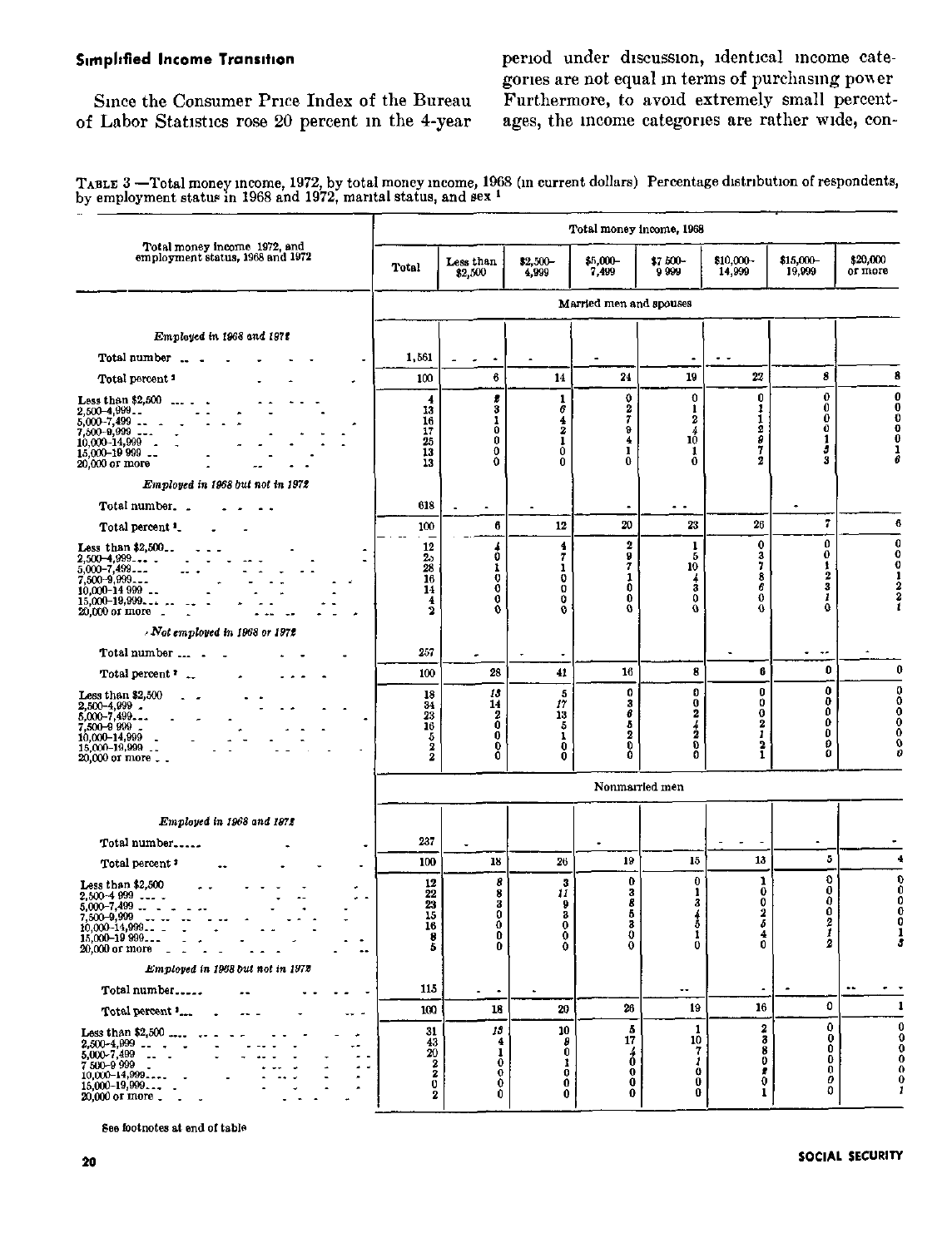TABLE 3 -Total money income, 1972, by total money income, 1968 Percentage distribution of respondents, by employment status in 1968 and 1972, marital status, and sex  $\overline{L}$ Continued

|                                                                                                                                                 |                                                                   |                                              |                                                               | Total money income, 1968                                   |                                                  |                                                             |                                               |                            |
|-------------------------------------------------------------------------------------------------------------------------------------------------|-------------------------------------------------------------------|----------------------------------------------|---------------------------------------------------------------|------------------------------------------------------------|--------------------------------------------------|-------------------------------------------------------------|-----------------------------------------------|----------------------------|
| Total money income, 1972, and<br>employment status, 1968 and 1972                                                                               | Total                                                             | Less than<br>\$2,500                         | $$2,500-$<br>4,999                                            | $$5,000-$<br>7,499                                         | \$7500-<br>9,999                                 | \$10.000-<br>14,999                                         | \$15,000-<br>19,999                           | \$20,000<br>or more        |
|                                                                                                                                                 |                                                                   |                                              |                                                               | Nonmarried men-Continued                                   |                                                  |                                                             |                                               |                            |
| Not employed in 1968 or 1972                                                                                                                    |                                                                   |                                              |                                                               |                                                            |                                                  |                                                             |                                               |                            |
| Total number                                                                                                                                    | 102                                                               |                                              |                                                               |                                                            |                                                  |                                                             |                                               |                            |
| Total percent <sup>1</sup>                                                                                                                      | 100                                                               | 72                                           | 19                                                            | 6                                                          | 3                                                | 0                                                           | $\mathbf{1}$                                  | 0                          |
| Less than \$2,500<br>2,500-4 999<br>$5,000 - 7,499$<br>$7,500 - 999$ $-$<br>10,000-14,999<br>15,000-19 999<br><b>20,000 or more</b>             | 53<br>30<br>8<br>4<br>4<br>1<br>0                                 | 50<br>20<br>1<br>0<br>1<br>Ō<br>0            | $\overline{2}$<br>10<br>$\bf{0}$<br>$\bf{0}$<br>$\bf{0}$<br>0 | $\mathbf 0$<br>1<br>0<br>4<br>1<br>$\bar{\mathbf{0}}$<br>0 | $\frac{1}{0}$<br>Ō<br>0<br>$\mathbf 2$<br>ō<br>0 | $\bf{0}$<br>0<br>0<br>0<br>0<br>Ō<br>0                      | 0<br>0<br>0<br>0<br>0<br>1<br>$\mathbf 0$     | 0<br>O<br>0<br>o<br>o<br>0 |
|                                                                                                                                                 |                                                                   |                                              |                                                               | Nonmarried women                                           |                                                  |                                                             |                                               |                            |
| Employed in 1968 and 1972                                                                                                                       |                                                                   |                                              |                                                               |                                                            |                                                  |                                                             |                                               |                            |
| Total number                                                                                                                                    | 514                                                               |                                              |                                                               |                                                            |                                                  |                                                             | $\tilde{\phantom{a}}$                         |                            |
| Total percent <sup>2</sup>                                                                                                                      | 100                                                               | 22                                           | 39                                                            | 24                                                         | 9                                                | 4                                                           | 0                                             | 1                          |
| Less than \$2 500<br>2,500-4,999.<br>5,000-7,499<br>7,500-9 999<br>$\sim$<br>10,000-14,999<br>$15,000 - 19,999$ .<br>20,000 or more             | 16<br>31<br>25<br>14<br>11<br>$\boldsymbol{2}$<br>1               | $\mathbf{11}$<br>10<br>1<br>0<br>0<br>0<br>0 | 4<br>19<br>13<br>$\boldsymbol{2}$<br>1<br>$\bf{0}$<br>0       | 0<br>2<br>10<br>10<br>2<br>0<br>0                          | 0<br>0<br>1<br>2<br>5<br>0<br>0                  | 0<br>0<br>Ò<br>Ō<br>8<br>1<br>0                             | 0<br>0<br>0<br>Ō<br>Ō<br>0<br>0               | 0<br>0<br>Л                |
| Employed in 1968 but not in 1972                                                                                                                |                                                                   |                                              |                                                               |                                                            |                                                  |                                                             |                                               |                            |
| Total number                                                                                                                                    | 253                                                               |                                              |                                                               |                                                            |                                                  |                                                             |                                               |                            |
| Total percent <sup>2</sup> .                                                                                                                    | 100                                                               | 29                                           | 34                                                            | 22                                                         | 9                                                | 6                                                           | $\bf{0}$                                      |                            |
| Less than \$2,500<br>2,500-4,999<br>5.000-7 499<br>$\overline{\phantom{a}}$<br>7 500-9,999<br>10,000-14,999<br>15,000-19,999<br>20,000 or more. | 52<br>$\begin{array}{c} 28 \\ 10 \end{array}$<br>6<br>2<br>1<br>0 | 25<br>4<br>O<br>0<br>0<br>0<br>o             | 23<br>11<br>0<br>0<br>0<br>0<br>0                             | 4<br>$\overline{\mathbf{u}}$<br>θ<br>1<br>0<br>0<br>Ω      | 0<br>$\frac{2}{2}$<br>\$<br>0<br>۵               | 0<br>1<br>2<br>$\bf{0}$<br>2<br>0<br>0                      | $\bf{0}$<br>$\bf{0}$<br>0<br>0<br>0<br>0<br>0 |                            |
| Not employed in 1968 or 1972                                                                                                                    |                                                                   |                                              |                                                               |                                                            |                                                  |                                                             |                                               |                            |
| Total number.                                                                                                                                   | 510                                                               |                                              |                                                               |                                                            |                                                  |                                                             |                                               |                            |
| Total percent <sup>3</sup>                                                                                                                      | 100                                                               | 84                                           | 11                                                            | 3                                                          | 1                                                | $\mathbf 0$                                                 | $\mathbf 0$                                   |                            |
| Less than \$2,500<br>$2,500-4,999$<br>5,000-7,499<br>7,500-9 999.<br>$10,000 - 14999$<br>15,000-19,999<br>٠<br>$20,000$ or more $\sim$<br>÷     | 71<br>22<br>4<br>1<br>1<br>0<br>0                                 | 68<br>15<br>1<br>0<br>0<br>0<br>Ò            | 27200<br>0<br>$\bar{0}$                                       | 0<br>1<br>ø<br>1<br>0<br>0<br>0                            | 0<br>0<br>0<br>0<br>0<br>0<br>0                  | 0<br>$\bf{0}$<br>$\bf{0}$<br>$\bf{0}$<br>0<br>$\bf{0}$<br>0 | 0<br>0<br>0<br>0<br>٥<br>0<br>o               |                            |

<sup>1</sup> See table 1, footnote 1

<sup>1</sup> For 1972 total money income, expressed as percentages of total number

levels are all 20 percent higher than the 1968

The data in table 4 are classified by type of

cealing movement within each A much simplified set of transition matrices has therefore been prepared, containing selected income classes expressed m constant dollars

Table 4 summarizes these matrices The 1968 levels for couples are set at \$2,500, below which they are termed "low-mcome," and at \$10,000, above which they are termed "high-income" For nonmarried men and women, the levels are 80 percent of those for couples-\$2,000 and \$S,ooO for "low" and "high," respectively The 1972

pension reported in 1972 The discussion here focuses on the most nnportant groups Those below the low-mcome line in both 1968 and 1972,

levels<sup>7</sup>

<sup>&</sup>lt;sup>7</sup>The low-income levels are similar to the poverty thresholds of the Bureau of the Census, which were \$2,333 for couples and \$1,800 for nonmarried persons under age 65 in 1968 The high income levels for this analysis were arbitrarily set at four times the lowincome levels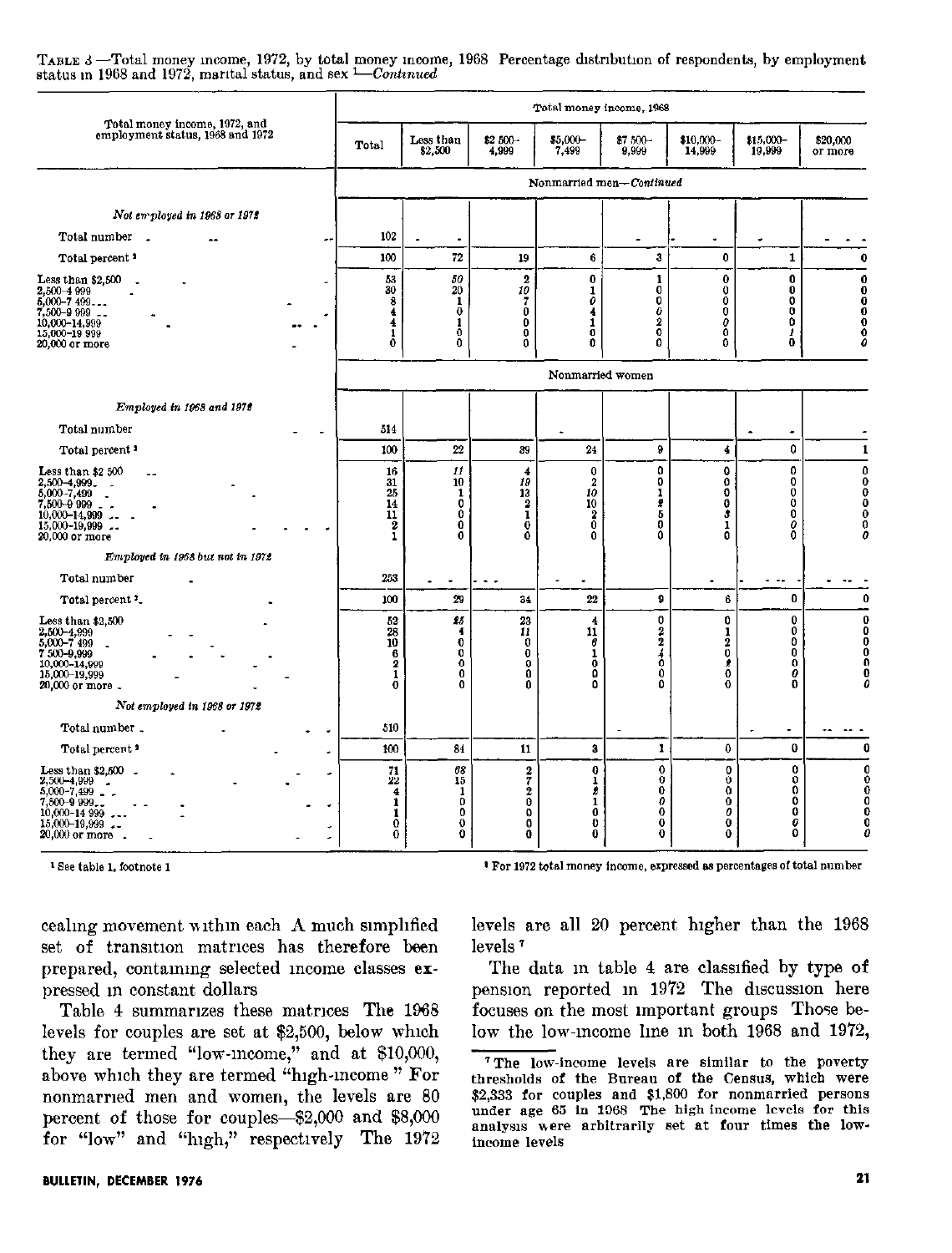TABLE 4 --Income level, 1968 and 1972, and pension status, those above it m 1968 but below it in 1972, and 1972 is and 1972 Number and those above it m 1968 but below it in 1972, and percent of respondents, by marital status and sex those above the high-income line in both years

| Pension status<br>and income level <sup>1</sup>                                | Employed<br>in 1968<br>and 1972             | Employed<br>in 1968<br>but not in<br>1972 | Not<br>employed<br>in 1968<br>or 1972            |  |  |
|--------------------------------------------------------------------------------|---------------------------------------------|-------------------------------------------|--------------------------------------------------|--|--|
|                                                                                |                                             | Married men and spouses                   |                                                  |  |  |
| No pension                                                                     |                                             |                                           |                                                  |  |  |
| Total number                                                                   | 1,048                                       | 25                                        | 26                                               |  |  |
| Low in 1968 and 1972<br>Low in 1972 but not in 1968<br>High in 1968 and 1972   | 2<br>2<br>33                                | 38<br>* 16<br>* 20                        | * 31<br>- 23<br>1٥                               |  |  |
| Social security only *                                                         |                                             |                                           |                                                  |  |  |
| Total number                                                                   | 350                                         | 237                                       | 123                                              |  |  |
| Low in 1968 and 1972<br>Low in 1972 but not in 1968_<br>High in 1968 and 1972  | 5<br>5<br>12                                | 10<br>23<br>3                             | 21<br>11<br>2                                    |  |  |
| Other pension 4                                                                |                                             |                                           |                                                  |  |  |
| Total number                                                                   | 164                                         | 356                                       | 108                                              |  |  |
| Low in 1968 and 1972<br>Low in 1972 but not in 1968 .<br>High in 1968 and 1972 | 1<br>2<br>41                                | ı<br>3<br>13                              | 5<br>a<br>7                                      |  |  |
|                                                                                |                                             | Nonmarried men                            |                                                  |  |  |
| No pension                                                                     |                                             |                                           |                                                  |  |  |
| Total number _ .                                                               | 169                                         | 14                                        | 18                                               |  |  |
| Low in 1968 and 1972<br>Low in 1972 but not in 1968<br>High in 1968 and 1972   | 7<br>4<br>26                                | (*)<br>(*)                                | $\overset{\text{\tiny{(1)}}}{\scriptstyle{(2)}}$ |  |  |
| Social security only *                                                         |                                             |                                           |                                                  |  |  |
| Total number                                                                   | 47                                          | 43                                        | 53                                               |  |  |
| Low in 1968 and 1972<br>Low in 1972 but not in 1968<br>Hıgh in 1968 and 1972   | , 13<br>‡ ይ<br>12                           | ' 14<br>* 23<br>ە د                       | $-51$<br>18<br>ه ډ                               |  |  |
| Other pension 4                                                                |                                             |                                           |                                                  |  |  |
| Total number                                                                   | 21                                          | 58                                        | 31                                               |  |  |
| Low in 1968 and 1972<br>Low in 1972 but not in 1968<br>High in 1968 and 1972   | $\begin{pmatrix} 1 \\ 0 \\ 1 \end{pmatrix}$ | 10<br>9 g<br>17                           | 13<br>13<br>$^{110}$                             |  |  |
|                                                                                |                                             | Nonmarried women                          |                                                  |  |  |
| No pennon                                                                      |                                             |                                           |                                                  |  |  |
| Total number.                                                                  | 316                                         | 19                                        | 104                                              |  |  |
| Low in 1968 and 1972                                                           |                                             |                                           |                                                  |  |  |
| Low in 1972 but not in 1968<br>High in 1968 and 1972                           | 4<br>4<br>12                                | (*)<br>(*)                                | 51<br>23<br>9                                    |  |  |
| Social security only *                                                         |                                             |                                           |                                                  |  |  |
| Total number _                                                                 | 173                                         | 144                                       | 306                                              |  |  |
| Low in 1968 and 1972.<br>Low in 1972 but not in 1968<br>High in 1968 and 1972  | 17<br>10<br>з                               | 26<br>46<br>1                             | 59<br>14<br>1                                    |  |  |
| Other pension 4                                                                |                                             |                                           |                                                  |  |  |
| Total number                                                                   | 25                                          | 90                                        | 100                                              |  |  |
| Low in 1968 and 1972.<br>Low in 1972 but not in 1968<br>High in 1968 and 1972  | 14<br>14<br>- 12                            | ። የ<br>16<br>$\overline{\mathbf{z}}$      | 30<br>4<br>2                                     |  |  |

<sup>1</sup> For the definition of income level, see text, page 21

Fased on less than 100 cases<br>
See table 2, footnote 2<br>
4 See table 2, footnote 3<br>
4 See table 2, footnote 3 Not shown, base less than 25

Those with no pension in  $1972 -$ Among persons m this group, those employed in both years were clearly better off than those who either stopped working after 1968 or had already stopped workmg by that year Among married men who were still workmg, 33 percent hnd high mcomes m both years, as did 12 percent of the women By contrast, persons who were not employed in either year but reported no pension were very badly off One-half of the couples mere below the lowmcome line in 1972, as were three-fourths of the women

Those with social security benefits alone  $-$ Socud security benefits alone were msufficlent to keep most retirees above the low-income line Of the couples who were not norkmg m either year or who had stopped workmg between 1968 and 1972, about a third were below the low-income lme in 1972 The situation was even worse among the nonmarrled women Almost three-fourths of those who were not workmg m 1972 had low mcomes Of those who reported recewmg social security benefits while continuing to work, only 10 percent of the couples had lou mcomes m 1972, compared with 27 percent of the nonmarried women

Those with other pensions  $-P$ ersons receiving other pensions were much better off than those receiving social security benefits alone Thirteen percent of the couples in which the respondent had stopped workmg had high mcomes m both years, and only 4 percent had low mcomes For most, their incomes were in the medium range Marned men who received other pensions while continuing to work were very well off, but such a situation, of course, is rather rare Women who received other pensions were better off than those with social security benefits alone Little can be determmed about nonmarrled men because of the small sample sue

#### Income Levels and Ratios

To analyze mcome level and change by both employment status and pension receipt, 1968 total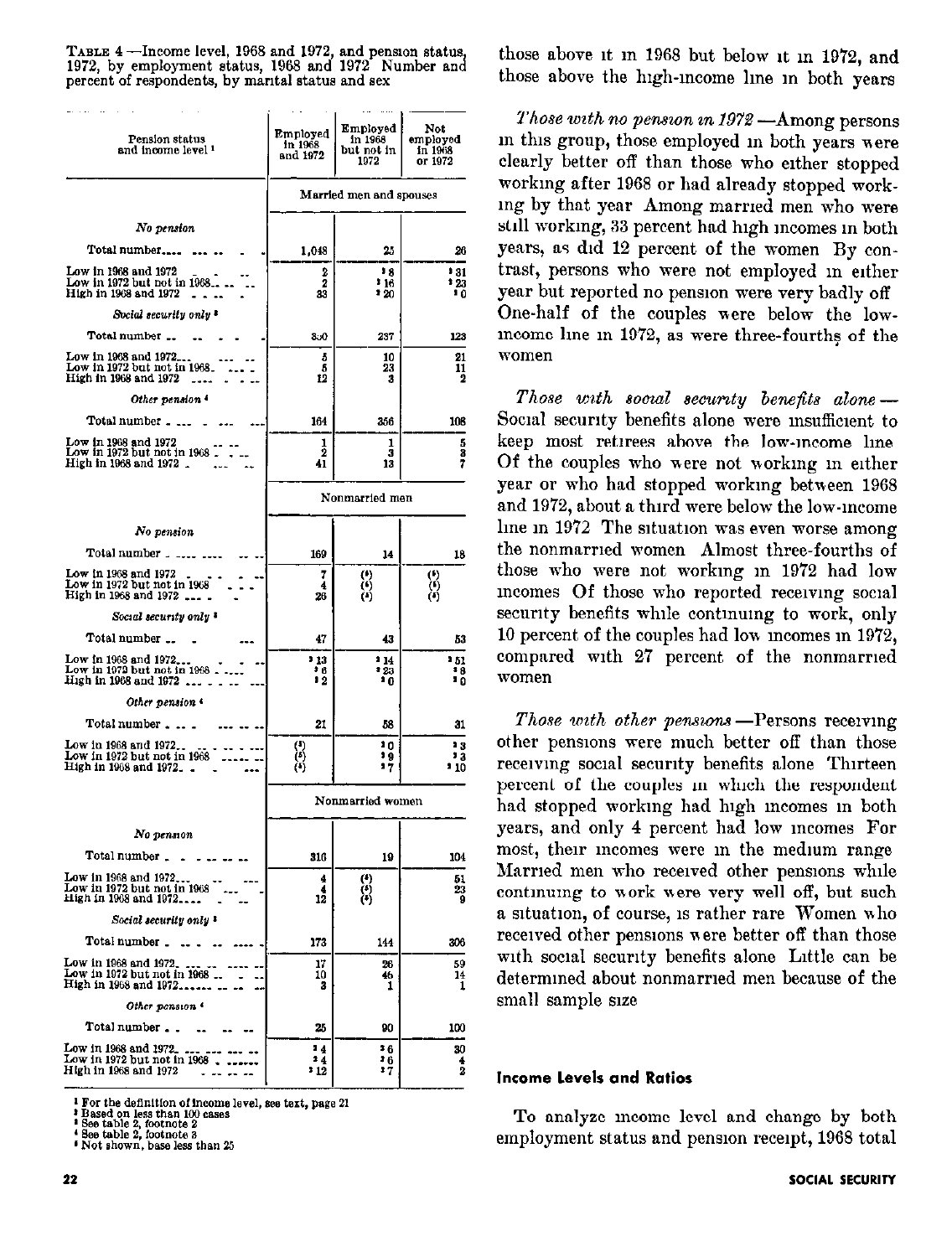money mcome was tabulated along with the ratios the purchasing-power ratio ) These distributions of 1972/1968 income, both in current and in con- are shown in table 5, along with medians of 1972/1968 mcome, both in current and in constant dollars (The latter may be referred to as *Married men employed in both years* --Of the

TABLE 5 — Total money income, 1968, and ratio of 1972 income to 1968 income (in current and constant dollars), by pensior<br>status, 1972, and employment status, 1968 and 1972 Number and percentage distribution of respondents

|                                                                                                                                                                |                                      |                                                                               |                                                    | Other pension                         |                                                         |                                                                |
|----------------------------------------------------------------------------------------------------------------------------------------------------------------|--------------------------------------|-------------------------------------------------------------------------------|----------------------------------------------------|---------------------------------------|---------------------------------------------------------|----------------------------------------------------------------|
| Employment status, income, and<br>income ratios (percent)                                                                                                      | Total                                | No<br>pension<br>٠                                                            | Social<br>security<br>only <sup>5</sup>            | Total                                 | Social<br>security<br>and other<br>pension <sup>1</sup> | Other<br>pension<br>only *                                     |
|                                                                                                                                                                |                                      |                                                                               |                                                    | Married men and spouses               |                                                         |                                                                |
| Employed in 1968 and 1972                                                                                                                                      |                                      |                                                                               |                                                    |                                       |                                                         |                                                                |
| Total number                                                                                                                                                   | 1,549                                | 1 040                                                                         | 346                                                | 163                                   | 437                                                     | 476                                                            |
| Total percent                                                                                                                                                  | 100                                  | 100                                                                           | 100                                                | 100                                   | 100                                                     | 100                                                            |
| 1968 income<br>$$1 - 4999$<br>5,000-9 999<br>10,000-14,999<br>15,000 or more.                                                                                  | 20<br>43<br>22<br>15                 | 15<br>45<br>24<br>16                                                          | 39<br>41<br>14<br>6                                | 9<br>34<br>29<br>28                   | 9<br>37<br>24<br>30                                     | 8<br>32<br>34<br>26                                            |
| Median income                                                                                                                                                  | 88,870                               | 38,760                                                                        | 85.970                                             | \$10,960                              | 810 530                                                 | \$11,350                                                       |
| Ratio of 1972 income to 1968 income, current dollars<br>Below 50<br>$50 - 74$<br>$\bullet$<br>75-99<br>$100 - 124$<br>$125 - 149$<br>150 or more<br>$90 - 109$ | 4<br>6<br>14<br>27<br>24<br>25<br>16 | 3<br>4<br>13<br>29<br>26<br>26<br>16                                          | 8<br>11<br>18<br>$\overline{24}$<br>17<br>22<br>18 | 4<br>13<br>17<br>23<br>20<br>23<br>14 | 6<br>18<br>$\frac{24}{23}$<br>11<br>17<br>20            | 36923930<br>8                                                  |
| Median ratio.                                                                                                                                                  | 1.44                                 | 187                                                                           | 114                                                | 120                                   | 102                                                     | 128                                                            |
| Ratio of 1972 income to 1968 income, constant dollars<br>Below 50<br>$50 - 74$ .<br>75-99<br>$100 - 124$<br>$125 - 149$<br>150 or more                         | 7<br>14<br>31<br>27<br>9<br>11       | 4<br>11<br>33<br>30<br>10<br>12                                               | 13<br>20<br>28<br>21<br>7<br>$\mathbf{11}$         | 12<br>18<br>27<br>24<br>8<br>10       | 18<br>24<br>29<br>16<br>3<br>9                          | $\begin{array}{c} 5 \\ 12 \\ 26 \\ 32 \end{array}$<br>13<br>12 |
| $90 - 109$                                                                                                                                                     | 29                                   | 31                                                                            | 23                                                 | 26                                    | 17                                                      | 35                                                             |
| Median ratio.                                                                                                                                                  | 99                                   | 101                                                                           | 91                                                 | 85                                    | 81                                                      | 102                                                            |
| Employed in 1968 but not in 1972                                                                                                                               |                                      |                                                                               |                                                    |                                       |                                                         |                                                                |
| Total number.                                                                                                                                                  | 610                                  | 19                                                                            | 236                                                | 355                                   | 318                                                     | $^{\tiny 4}$ 37                                                |
| Total percent                                                                                                                                                  | 100                                  | $\left($ <sup>e</sup> )                                                       | 100                                                | 100                                   | 100                                                     | 100 ۾                                                          |
| 1968 income<br>\$1-4,999<br>5 000-9,999<br>10.000-14,999<br>15,000 or more                                                                                     | 18<br>43<br>26<br>13                 | $\binom{6}{6}$<br>Ö                                                           | 36<br>39<br>18<br>6                                | 6<br>45<br>30<br>18                   | 6<br>46<br>31<br>17                                     | 8<br>33<br>24<br>30                                            |
| Median income.                                                                                                                                                 | 84, 640                              | $\left($ <sup>0</sup> )                                                       | 86 850                                             | \$9,870                               | \$9,790                                                 | 310 500                                                        |
| Ratio of 1972 income to 1968 income, current dollars<br>Below 50<br>50-74<br>$\ddotsc$<br>$75 - 99 - 2$<br>$100 - 124$<br>125-149.<br>150 or more              | 20<br>33<br>25<br>13<br>4<br>5       | (<br>$\langle 0 \rangle$<br>$\begin{smallmatrix} 0 \ 0 \ 0 \end{smallmatrix}$ | 29<br>30<br>17<br>15<br>3<br>6                     | 14<br>35<br>32<br>11<br>4<br>5        | 11<br>36<br>32<br>12<br>5<br>4                          | $3527$<br>$248$<br>$05$                                        |
| 90-109 F                                                                                                                                                       | 15                                   | (6)<br><u>\/</u>                                                              | 13                                                 | 16                                    | 17                                                      |                                                                |
| Median ratio                                                                                                                                                   | 74                                   | (                                                                             | 67                                                 | 76                                    | 77                                                      | 66                                                             |
| Ratio of 1972 income to 1968 income, constant dollars<br>Below 50<br>$50 - 74$<br>$76 - 99$<br>$100 - 124$ .<br>$125 - 149 - $<br>٠<br>150 or more             | 34<br>39<br>18<br>4<br>1<br>3        | (*)<br>(*)<br>(*)                                                             | 43<br>29<br>18<br>4<br>2<br>3                      | 27<br>$\frac{47}{17}$<br>5<br>1<br>3  | 25<br>48<br>17<br>5<br>1<br>3                           | $48$<br>$38$<br>$11$<br>$0$<br>$0$<br>$5$                      |
| $00 - 109$                                                                                                                                                     | 8                                    | $\left( \begin{matrix} 0 \\ 1 \end{matrix} \right)$                           | 8                                                  | 7.                                    | 7                                                       | 5                                                              |
| Median ratio                                                                                                                                                   | 59                                   | $(6)$                                                                         | 84                                                 | 61                                    | 61                                                      | 52                                                             |

See footnotes at end of table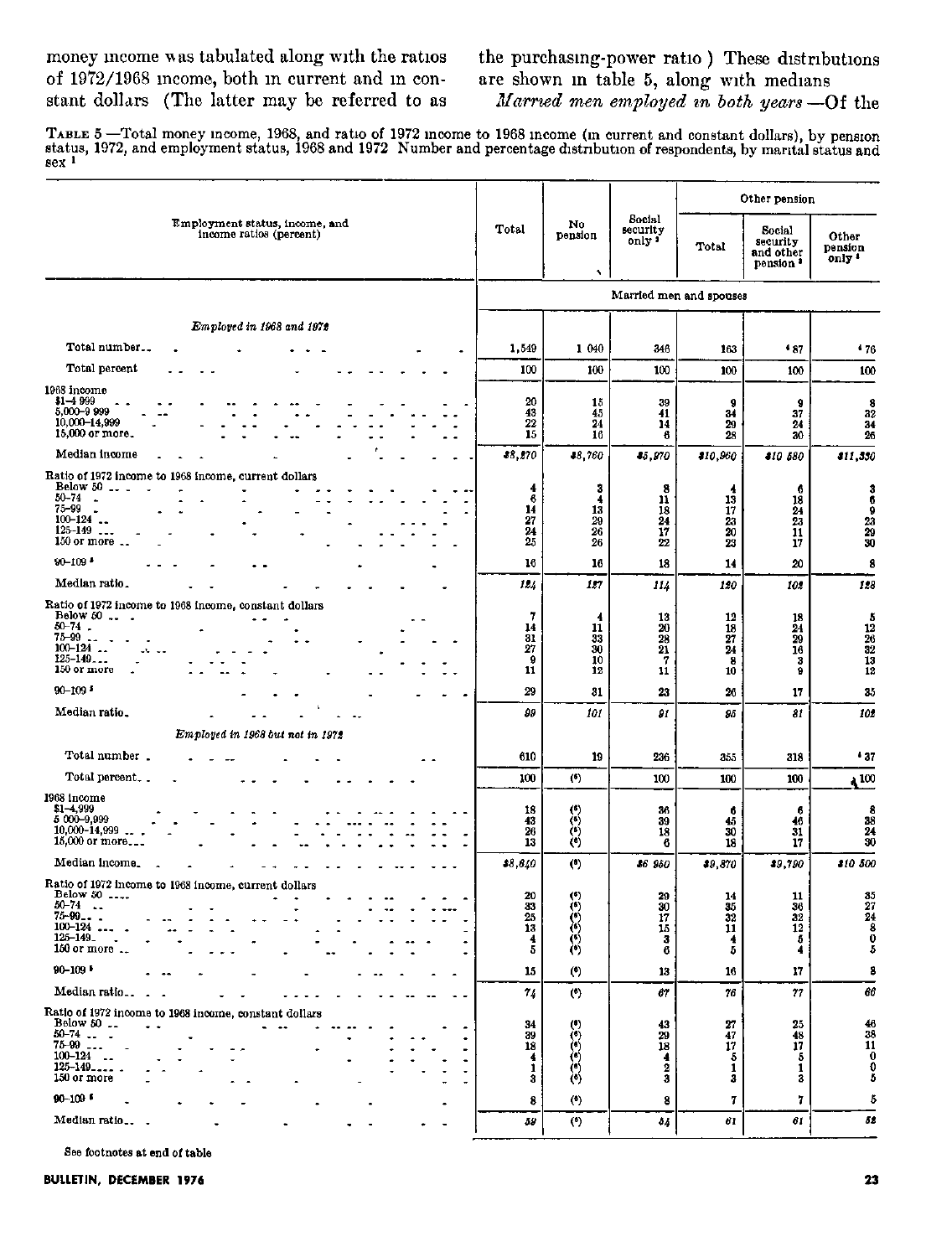# TABLE 5 -Total money income, 1968, and ratio of 1972 income to 1968 income (in current and constant dollars), by pension status, 1972, and employment status, 1968 and 1972 Number and percentage distribution of respondents

|                                                                                                                                                                    |                                       |                                             |                                                          | Other pension                   |                                                         |                                                                          |
|--------------------------------------------------------------------------------------------------------------------------------------------------------------------|---------------------------------------|---------------------------------------------|----------------------------------------------------------|---------------------------------|---------------------------------------------------------|--------------------------------------------------------------------------|
| Employment status income, and<br>income ratios (percent)                                                                                                           | Total                                 | No<br>pension                               | Social<br>security<br>only '                             | Total                           | Social<br>security<br>and other<br>pension <sup>3</sup> | Other<br>pension<br>only <sup>1</sup>                                    |
|                                                                                                                                                                    |                                       |                                             | Married men and spouses-Continued                        |                                 |                                                         |                                                                          |
| Not employed in 1968 or 1972                                                                                                                                       |                                       |                                             |                                                          |                                 |                                                         |                                                                          |
| Total number                                                                                                                                                       | 250                                   | 21                                          | 121                                                      | 108                             | 495                                                     | 13                                                                       |
| Total percent                                                                                                                                                      | 100                                   | (                                           | 100                                                      | 100                             | 100                                                     | $\left( \cdot \right)$                                                   |
| 1968 income<br>\$1-4,999<br>5,000-9,999<br>10,000-14,999<br>15,000 or more.                                                                                        | 68<br>25<br>6<br>0                    | $\begin{pmatrix} 0 \\ 0 \\ 0 \end{pmatrix}$ | 84<br>14<br>2<br>0                                       | 46<br>41<br>12<br>1             | 46<br>40<br>13<br>1                                     | (1)<br>ဖြ<br>$\left( \cdot \right)$                                      |
| Median income _ _                                                                                                                                                  | 85,850                                | (                                           | \$2,930                                                  | 35,500                          | 3540                                                    | (!)                                                                      |
| Ratio of 1972 income to 1968 income, current dollars<br>Below $50 -$<br>$50 - 74$<br>$75 - 99$<br>$100 - 124$<br>$125 - 149 -$<br>150 or more                      | Б<br>6<br>14<br>20<br>18<br>36        | $\left( 0\right)$<br>زه)<br>ده که           | 6<br>6<br>7<br>20<br>14<br>47                            | 3<br>6<br>19<br>19<br>23<br>30  | 2<br>7<br>20<br>18<br>21<br>32                          | (*)<br>(6)<br>(*)<br>0)<br>$^{(4)}$                                      |
| $90 - 109$ <sup>3</sup>                                                                                                                                            | 14                                    | (                                           | 12                                                       | 14                              | 15                                                      | (                                                                        |
| Median ratio                                                                                                                                                       | 131                                   | (6)                                         | 148                                                      | 128                             | 128                                                     | (5)                                                                      |
| Ratio of 1972 income to 1968 income, constant dollars<br>Below 50<br>$\sim$<br>$50 - 74$<br>75 99<br>$100 - 124$<br>$125 - 149$<br>150 or more                     | 8<br>13<br>24<br>22<br>13<br>20       | ်ငံ<br>Ò<br>$\mathfrak{e}$                  | 9<br>$\overline{7}$<br>22<br>$\overline{21}$<br>15<br>26 | 6<br>20<br>23<br>24<br>13<br>14 | 5<br>21<br>$22\,$<br>23<br>15<br>14                     | (٥)<br>(6)<br>0<br>ΰ,                                                    |
| $90 - 109$ $^3$<br>J.                                                                                                                                              | 20                                    | $(6)$                                       | 17                                                       | 22                              | 19                                                      | (                                                                        |
| Median ratio                                                                                                                                                       | 105                                   | (6)                                         | 116                                                      | 101                             | 102                                                     | (                                                                        |
|                                                                                                                                                                    |                                       |                                             | Nonmarried women                                         |                                 |                                                         |                                                                          |
| Employed in 1968 and 1972                                                                                                                                          |                                       |                                             |                                                          |                                 |                                                         |                                                                          |
| Total number                                                                                                                                                       | 514                                   | 316                                         | 173                                                      | 125                             | 14                                                      | 11                                                                       |
| Total percent.                                                                                                                                                     | 100                                   | 100                                         | 100                                                      | 100                             | (                                                       | $\left( \circ \right)$                                                   |
| 1968 income<br>\$1-4 999<br>5,000-9,999<br>10,000-14 999<br>15,000 or more                                                                                         | 61<br>33<br>4<br>1                    | 47<br>45<br>6<br>2                          | 90<br>8<br>2<br>1                                        | 40<br>56<br>4<br>0              | 0<br>ن<br>(۹)<br>$^{(6)}$                               | (<br>$\left( \bullet \right)$<br>问<br>$\ddot{\text{(i)}}$                |
| Median income                                                                                                                                                      | 84.810                                | 36,120                                      | ## 530                                                   | 45,880                          | (9)                                                     | (9)                                                                      |
| Ratio of 1972 income to 1968 income, current dollars<br>Below 50<br>$50 - 74$<br>75–99<br>$100 - 124$ .<br>$125 - 149$<br>150 or more                              | 3<br>ō<br>13<br>$\frac{25}{27}$<br>27 | 4<br>2<br>$\Omega$<br>25<br>85<br>24        | 2<br>10<br>19<br>24<br>13<br>33                          | 0<br>16<br>16<br>32<br>20<br>16 | (6)<br>Š<br>$\begin{pmatrix} 0 \\ 0 \\ 0 \end{pmatrix}$ | 78)<br>$(\cdot)$<br>/ 5 ነ<br>$\begin{pmatrix} 0 \\ 0 \\ 0 \end{pmatrix}$ |
| $90 - 109$ <sup>5</sup>                                                                                                                                            | 13                                    | 11                                          | 16                                                       | 20                              | (9)                                                     | (!)                                                                      |
| Median ratio.                                                                                                                                                      | 128                                   | 150                                         | 119                                                      | 118                             | (                                                       | $\circ$                                                                  |
| Ratio of 1972 income to 1968 income, constant dollars<br>Below $50_{n-1}$ $\ldots$ $\ldots$<br>$50 - 74$<br>$75 - 99$<br>$100 - 124$<br>$125 - 149$<br>150 or more | 5<br>12<br>30<br>30<br>9<br>14        | 4<br>8<br>29<br>39<br>9<br>10               | 5<br>20<br>29<br>15<br>8<br>23                           | 12<br>12<br>40<br>20<br>8<br>8  | فالوث<br>$6$                                            | (၁)<br>(၁)<br>(၁)<br>Ò                                                   |
| $00 - 109$ $*$                                                                                                                                                     | 33                                    | 39                                          | 21                                                       | 40                              | (9)                                                     | $($ <sup>0</sup> )                                                       |
| Median ratio.                                                                                                                                                      | 102                                   | 104                                         | 96                                                       | 96                              | (9)                                                     | $(4)$                                                                    |

See footnotes at end of table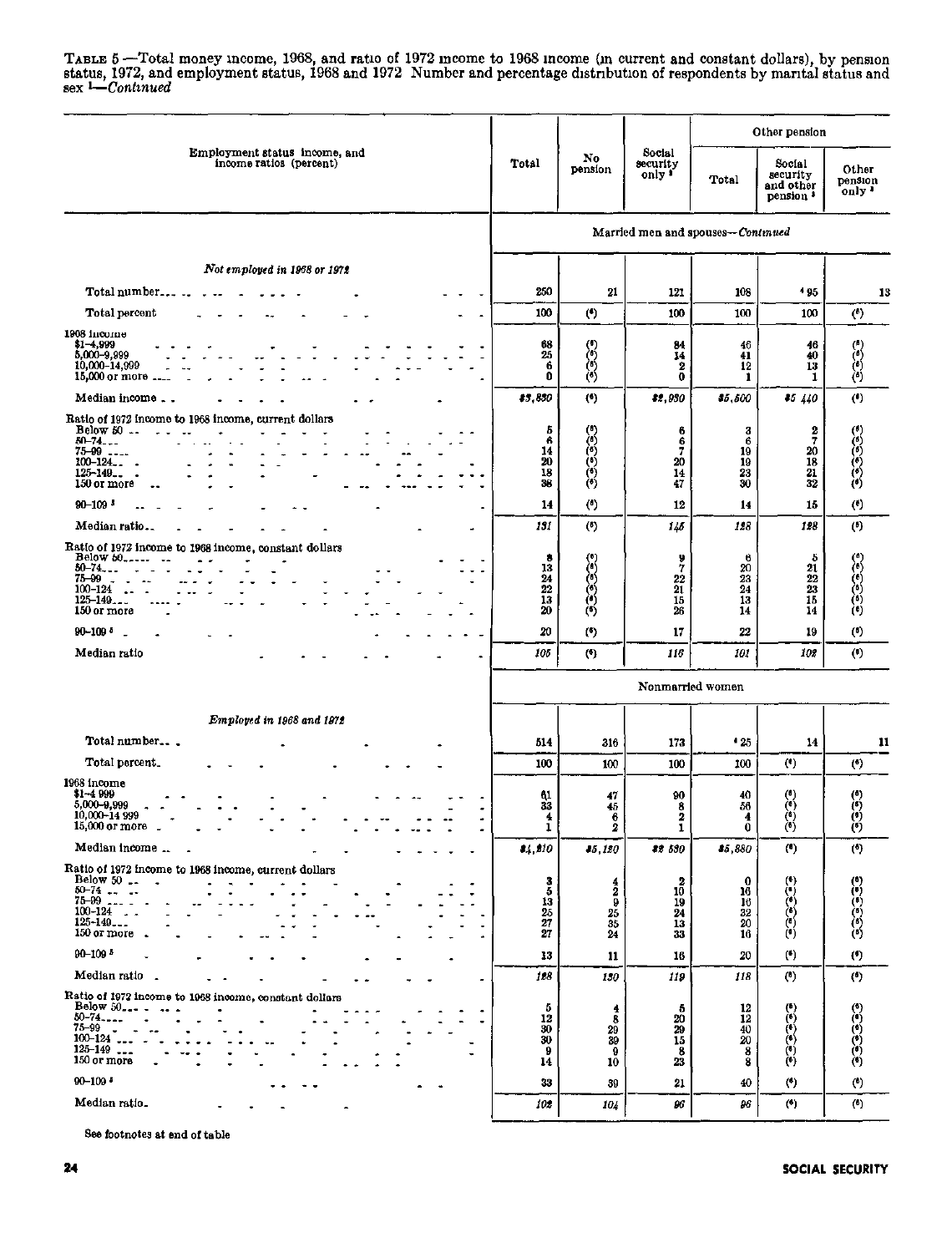TABLE 5 --Total money income, 1968, and ratio of 1972 income to 1968 income (in current and constant dollars), by pension status, 1972, and employment status, 1968 and 1972 Number and percentage distribution of respondents

|                                                                                                                                                                      |                                        |                                                                    |                                           | Other pension                                        |                                              |                                                                                      |
|----------------------------------------------------------------------------------------------------------------------------------------------------------------------|----------------------------------------|--------------------------------------------------------------------|-------------------------------------------|------------------------------------------------------|----------------------------------------------|--------------------------------------------------------------------------------------|
| Employment status, income, and<br>income ratios (percent)                                                                                                            | Total                                  | No.<br>pension                                                     | Social<br>security<br>only <sup>1</sup>   | Total                                                | Social<br>security<br>and other<br>pension • | Other<br>pension<br>only *                                                           |
|                                                                                                                                                                      |                                        |                                                                    | Nonmarried women-Continued                |                                                      |                                              |                                                                                      |
| Employed in 1968 but not in 1972                                                                                                                                     |                                        |                                                                    |                                           |                                                      |                                              |                                                                                      |
| Total number                                                                                                                                                         | 246                                    | 12                                                                 | 144                                       | 4 90                                                 | $+79$                                        | 11                                                                                   |
| Total percent                                                                                                                                                        | 100                                    | (9)                                                                | 100                                       | 100                                                  | 100                                          | (                                                                                    |
| 1968 income<br>$$1-4,999$<br>5,000-9,999<br>10,000-14 999<br>15,000 or more                                                                                          | 63<br>30<br>6<br>0                     | 333                                                                | 84<br>14<br>2<br>0                        | 28<br>59<br>13<br>0                                  | 29<br>59<br>11<br>0                          | $\begin{pmatrix} 0 \\ 0 \\ 0 \end{pmatrix}$<br>Ö                                     |
| Median income                                                                                                                                                        | 35,710                                 | $(5)$                                                              | \$2 970                                   | \$6 600                                              | 36,310                                       | $($ <sup>e</sup> )                                                                   |
| Ratio of 1972 income to 1968 income, current dollars<br>Below 50<br>$50 - 74$<br>75-99<br>100-124<br>$125 - 149$<br>150 or more                                      | 20<br>25<br>24<br>10<br>6<br>13        | $\binom{6}{2}$<br>$\begin{pmatrix} 0 \\ 0 \\ 0 \\ 0 \end{pmatrix}$ | 28<br>26<br>19<br>8<br>5<br>15            | 8<br>27<br>36<br>14<br>10<br>6                       | 6<br>27<br>35<br>15<br>11<br>Б               | (*)<br>$(6)$<br>(6)<br>(*)<br>(*)                                                    |
| $90 - 109$                                                                                                                                                           | 11                                     | (                                                                  | 8                                         | 18                                                   | 16                                           | (9)                                                                                  |
| Median ratio                                                                                                                                                         | 77                                     | (3)                                                                | 69                                        | 81                                                   | 81                                           | $^{\circ}$                                                                           |
| Ratio of 1972 income to 1968 income, constant dollars<br>Below $50$ $\ldots$<br>$50 - 74$<br>$75 - 99$<br>$100 - 124$<br>$125 - 149$<br>150 or more                  | 35<br>31<br>15<br>7<br>1<br>11         | $^{(5)}$<br>$\begin{pmatrix} 0 \\ 0 \\ 0 \\ 0 \end{pmatrix}$       | 41<br>28<br>$12\,$<br>6<br>$\bf{0}$<br>13 | 24<br>39<br>22<br>11<br>1<br>$\overline{\mathbf{2}}$ | $22\,$<br>42<br>22<br>13<br>1<br>1           | O<br>70)<br>Λń<br>Ò<br>Ò)<br>Ò                                                       |
| $90 - 109$ <sup>5</sup>                                                                                                                                              | 6                                      | (                                                                  | 6                                         | 8                                                    | 0                                            | $(6)$                                                                                |
| Median ratio                                                                                                                                                         | 62                                     | (                                                                  | 67                                        | 66                                                   | 86                                           | $(6)$                                                                                |
| Not employed in 1968 or 1972                                                                                                                                         |                                        |                                                                    |                                           |                                                      |                                              |                                                                                      |
| Total number.                                                                                                                                                        | 442                                    | $+71$                                                              | 275                                       | \$96                                                 | 468                                          | 428                                                                                  |
| Total percent                                                                                                                                                        | 100                                    | 100                                                                | 100                                       | 100                                                  | 100                                          | 100                                                                                  |
| 1968 income<br>$$1 - 4,999$<br>5,000-9,999<br>10,000-14.999<br>15,000 or more                                                                                        | 95<br>ő<br>0<br>0                      | 97<br>з<br>0<br>0                                                  | 95<br>4<br>1<br>1                         | 93<br>7<br>0<br>0                                    | 94<br>6<br>0<br>0                            | $\begin{array}{c} 89 \\ 11 \end{array}$<br>$\begin{smallmatrix}0\0\end{smallmatrix}$ |
| Median income.                                                                                                                                                       | \$1,560                                | 41,100                                                             | 81.320                                    | 81,810                                               | 81 850                                       | 81,630                                                                               |
| Ratio of 1972 income to 1968 income, current dollars<br>Below 50<br>$30 - 74$<br>$75 - 99$<br>$100 - 124$<br>$125 - 149 -$<br>150 or more                            | 5<br>Б<br>10<br>16<br>19<br>45         | 11<br>7<br>15<br>13<br>21<br>32                                    | 4<br>5<br>9<br>15<br>18<br>49             | 4<br>4<br>6<br>22<br>21<br>43                        | 3<br>6<br>7<br>16<br>24<br>44                | 70<br>$\frac{4}{36}$<br>14<br>39                                                     |
| $00-109$ $^5$                                                                                                                                                        | 10                                     | 14                                                                 | 9                                         | 8                                                    | 7                                            | 11                                                                                   |
| Median ratio<br>$- - -$                                                                                                                                              | 144                                    | 132                                                                | 149                                       | 141                                                  | 144                                          | 128                                                                                  |
| Ratio of 1972 income to 1968 income, constant dollars<br>Below 50<br>$  -$<br>$\bullet$<br>$50 - 74$<br>٠.<br>$75 - 99 -$<br>100-124<br>$125 - 149$ .<br>150 or more | 7<br>10<br>18<br>$\frac{23}{15}$<br>25 | 17<br>11<br>18<br>25<br>7<br>21                                    | 6<br>11<br>17<br>23<br>17<br>27           | 5<br>9<br>22<br>24<br>16<br>24                       | 12<br>16<br>26<br>16<br>25                   | 7<br>$\frac{4}{36}$<br>$\frac{18}{14}$<br>$\frac{14}{21}$                            |
| $90 - 109$ <sup>5</sup>                                                                                                                                              | 19                                     | 21                                                                 | 15                                        | 27                                                   | 24                                           | 36                                                                                   |
| Median ratio                                                                                                                                                         | 115                                    | 104                                                                | 119                                       | 118                                                  | 116                                          | 103                                                                                  |

 $\begin{array}{l} \texttt{4 See table 1, footnote 1} \\ \texttt{4 See table 2, footnote 2} \\ \texttt{4 See table 2, footnote 3} \\ \texttt{4 Based on less than 100 cases} \end{array}$ 

Represents income that remained approximately the same in 1968 as in<br>1972 <br>Not shown, base less than 25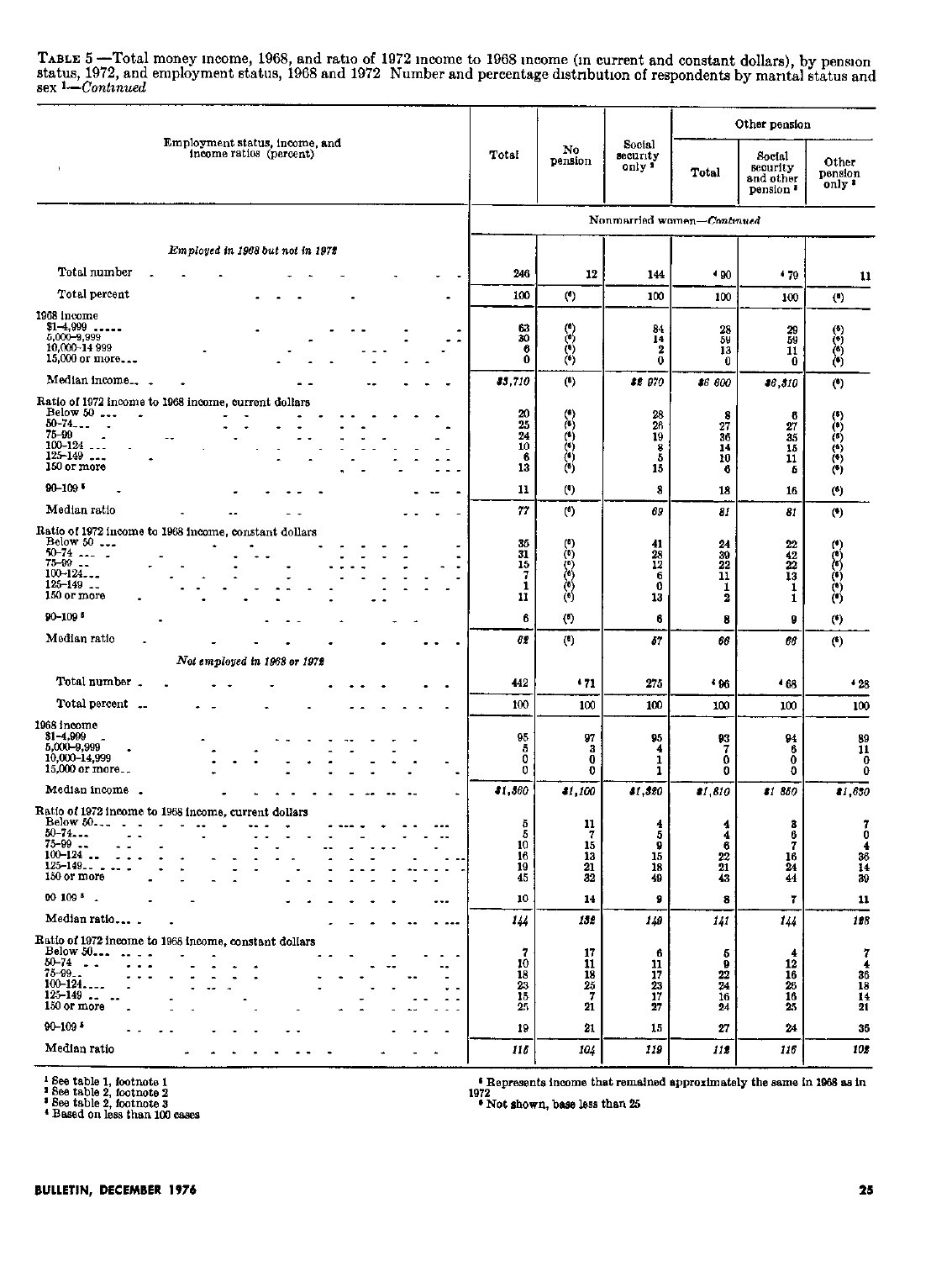married men employed in both years, those with no pension in 1972 (two-thirds of the total) had a median 1968 income of \$8,760 and a median constant-dollar meome ratio of 101 percent, indicating that their total money income kept pace almost exactly with the rising cost of living The distribution of the ratio was quite concentrated, with 31 percent having constant-dollar 1972 incomes within 10 percent of their 1968 incomes The small number receiving social security benefits but no other pension in 1972 had an initial median income below \$6,000, and their median constant-dollar incomes ratio was 91 percent, indicating some slippage but not much Many of of these respondents evidently were using social security benefits to supplement historically low or decreasing earnings The few persons receiving a pension other than social security benefits were relatively well off to begin with (median 1968 mcome close to \$11,000) and their income nearly kept up with inflation

Married men who stopped working -Persons in this group who left their jobs between 1968 and 1972 experienced a considerable decline in their meomes Those receiving only social security benefits in 1972 had a median starting income of \$6.950 and a median constant-dollar income ratio of 54 percent-that is, their median 1972 income could purchase only a little over half of what their 1968 income commanded Those with pensions other than social security benefits had far higher incomes in 1968 The median amount was \$9,870 and the median income ratio was slightly higher-61 percent in constant dollars Not only did such persons begin with about 40 percent more income than did those receiving social security benefits only, but the differential increased slightly after retirement

Married men not employed in either year-Persons in this group generally were not well off Those receiving only social security benefits had very low starting incomes (a median of \$2,930, with only 16 percent above \$5,000), compensated somewhat by a gain in real income Presumably, this increase resulted from the receipt of benefits some time after 1968 or, if they were already on the rolls in that year, from the rapid rise in those benefits Persons receiving other pensions were considerably better off, registering median

starting incomes of \$5,500 and a constant-dollar. income ratio of 101 percent This income situation contrasts in two ways with that of persons who had stopped working Median 1968 incomes of married men not employed in either year were far lower-\$5,500, compared with \$9,870-but their income kept up well with the rise in living costs It is assumed that those not employed in either year were already receiving their other pensions in 1968 and that the income decline at retirement had already taken place

Although nonmarried men were not nearly as well off as married men, they were somewhat better off than nonmarried women, as the following selected income figures reveal

|                                                                   |                        | Nonmarried men           | Nonmarried women       |                          |  |  |
|-------------------------------------------------------------------|------------------------|--------------------------|------------------------|--------------------------|--|--|
| Employment status and<br>pension receipt                          | Number<br>in<br>sample | Median<br>1968<br>Income | Number<br>1n<br>sample | Median<br>1968<br>income |  |  |
| Employed in—<br>1968 and 1972 no pension.<br>1968 but not in 1972 | 169                    | \$6 130                  | 316                    | \$5.120                  |  |  |
| Social security only.<br>Other pension<br>Neither year            | 43<br>58               | 4 5 4 0<br>7.900         | 144<br>90              | 2970<br>6.600            |  |  |
| Social security only $\sim$ $\blacksquare$<br>Other pension.      | 50<br>31               | 1,380<br>2.880           | 275<br>96              | 1320<br>1810             |  |  |

The number of nonmarried men in the sample was rather small, however, as indicated by the sample numbers in the tabulation The following discussion is therefore confined to nonmarried women

Nonmarried women employed in both years -As noted earlier, a substantial minority of the respondents in this group received social security benefits in 1972 Their 1968 median income amounted to only \$2,530, compared with \$5,120 for nonmarried women who continued to work without any pension The nonmarried women with no pensions remained in almost exactly the same position with respect to purchasing power (median, 104 percent), as did those with social security benefits as their only pension (median, 96 percent)

Nonmarried women who stopped working-The women in this group who reported only social security benefits in 1972 had rather low 1968 incomes (median, \$2,970), with a median purchasing-power ratio of 57 percent Nonmarried women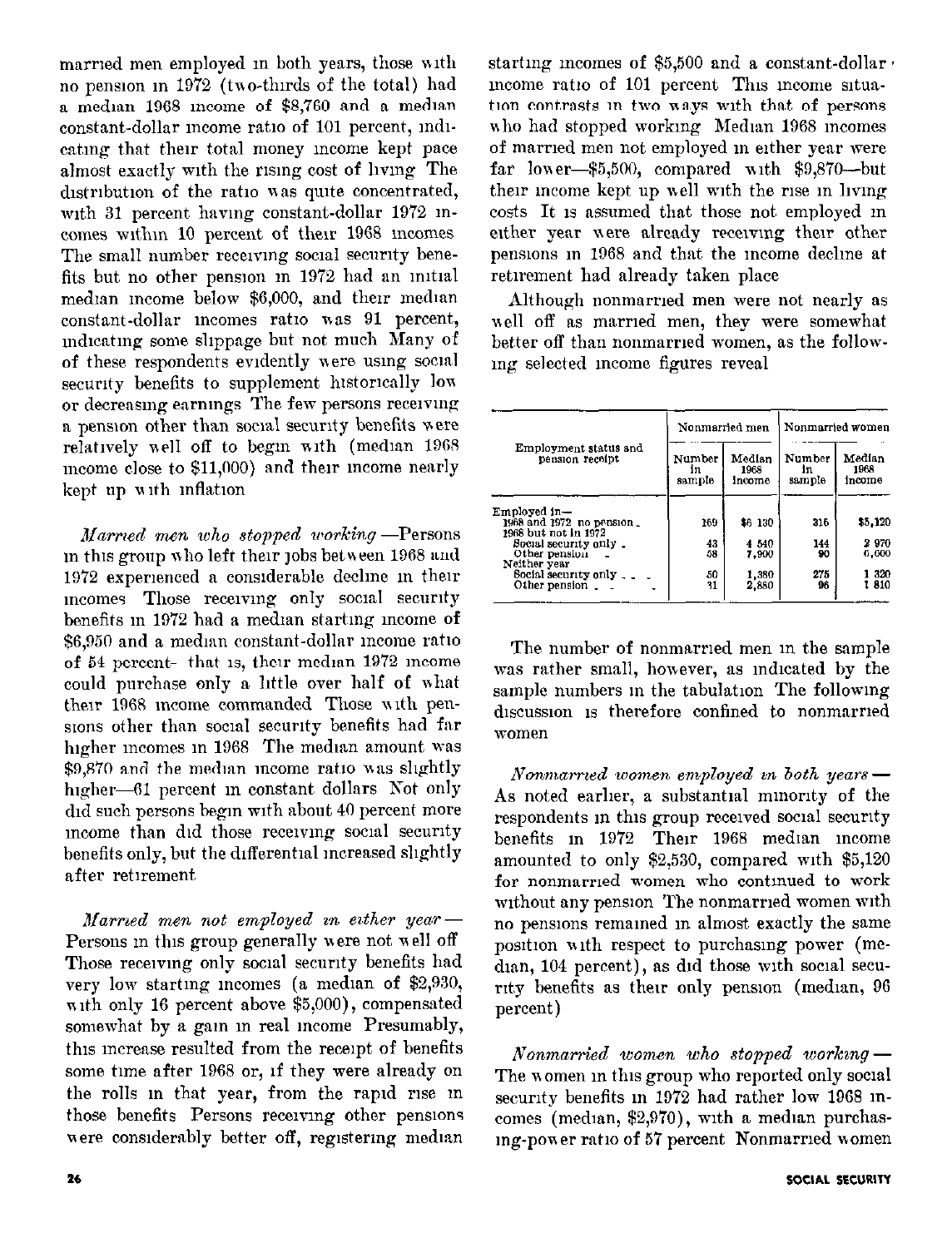who reported pensions other than social security benefits had much higher starting incomes (\$6,600) and also experienced a higher constant-dollar income ratio (66 percent)

Nonmarried women not employed in either  $year$  --Persons in this group were in bad shape economically Those receiving social security benefits only-the majority-had initial median incomes of \$1,320 The medians for those with no pension at all and for the small number of those with pensions other than social security benefits were \$1,100 and \$1,810, respectively

The only bright aspect to the economic situation of these women was that their incomes did increase at a fairly rapid pace The median constant-dollar ratio for those with social security benefits alone was 119 percent, and only about a third of such persons suffered a decrease in their real income Those with other pensions had a median ratio of 112 percent, and those with no pension registered a ratio of 104 percent Thus, the economic situation of this group of nonmarried women was not getting any worse Unfortunately, their initial situation was so bad that the improvements do not mean much

# SUMMARY AND A LOOK AHEAD

Cessation of work was accompanied by a considerable reduction in total income for the survey population-about 40-45 percent, measured in constant dollars—over the 4-year period 1968– 72 The percentage of income decline was about the same regardless of sex, marital status, or type of pension received Income requirements may be reduced at retirement because retired persons no longer have work-related expenses, need not save or make contributions toward retirement, enjoy certain tax advantages, and may move to a smaller residence As this article was made clear, however, few retirees enjoy anything close to their preretirement income, even taking into consideration the assumed reductions in necessary expenditures

The initial income level of persons receiving pensions other than social security benefits was considerably higher, however, than that for persons without other pensions 40 percent higher at the median for married men, 75 percent higher

for nonmarried men, and over twice as high for nonmarried women A given percentage decrease in income is more serious, of course, if income is inadequate or close to inadequate at the outset

Overall, the income of persons who continued to work kept pace rather well with the cost of living Initial income was low, however, for the substantial minority of nonmarried women who in 1972 received some social security benefits while continuing to work at low-paying or part-time jobs The income situation of nonmarried women who were not employed in either 1968 or 1972 was unfavorable in both years The only bright aspect to their economic situation is that social security benefits increased considerably during that period and have continued to increase since then but at a much slower rate

Thus, for the entire sample population, income adequacy can largely be related to employment and pension characteristics In this respect, the nonmarried women are at a tremendous disadvantage compared with couples They were far more likely to be out of the labor force as early as 1968, and few had private or government employee pensions to supplement their social security benefits Most of these women will probably continue to have marginal incomes

By contrast, married men had a much better chance of continuing to be employed or, if no longer employed, of having pensions other than social security benefits Their income situation was for the most part comfortable before and after retirement Nonmarried men, who make up a relatively small group, generally were better off than the women but not as well off as the married men

Future RHS reports will explore all these issues in greater depth Specifically, attempts will be made to relate characteristics of the respondents' worklives and background (education, occupation, tenure on longest job, etc) to their income before and after retirement Another focus for future research, only alluded to in this article, is the issue of partial retirement What, for example, causes some people to reduce their supply of labor and others to withdraw entirely from the labor force? What effects does partial retirement have on income? And how satisfied are the respondents with their income?

Further into the future, what happens to sample members in the first several years after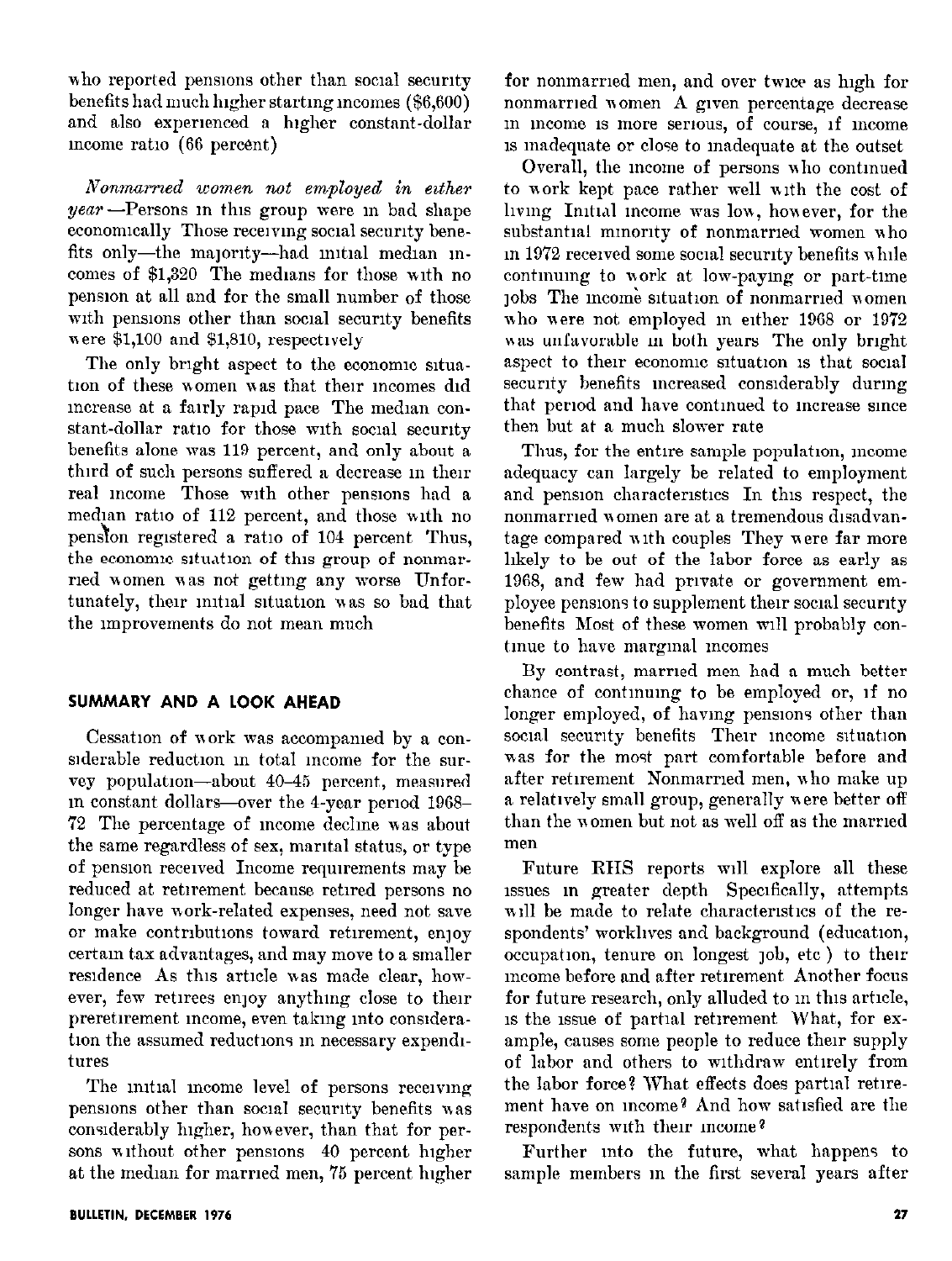TABLE  $I -$ Approximate standard errors of estimated percentages

| Size of base                                                                                                                                                     |  | Estimated percentage                    |                                            |                                             |                                                                    |                                             |                                                          |                                                         |                                                                    |                                                                 |                                                                              |  |
|------------------------------------------------------------------------------------------------------------------------------------------------------------------|--|-----------------------------------------|--------------------------------------------|---------------------------------------------|--------------------------------------------------------------------|---------------------------------------------|----------------------------------------------------------|---------------------------------------------------------|--------------------------------------------------------------------|-----------------------------------------------------------------|------------------------------------------------------------------------------|--|
|                                                                                                                                                                  |  | $\frac{0}{98}$                          | 5<br>$\frac{0}{95}$                        | 8<br>$_{92}^{\rm or}$                       | 10<br>$_{90}^{\rm or}$                                             | 15<br>or<br>85                              | 20<br>$\frac{or}{80}$                                    | 25<br>$^{\rm or}_{75}$                                  | 30<br>$\frac{01}{70}$                                              | 40<br>$\frac{0}{60}$                                            | 50                                                                           |  |
| $\frac{25}{50}$<br>$\frac{50}{100}$<br>$\frac{200}{50}$<br>$\begin{array}{l} 300 \ 500 \ -800 \end{array}$<br>1,500<br>$3,000$<br>$5,000$<br>$8,000$<br>$10,000$ |  | 3 <sub>1</sub><br>$2^2$<br>-5<br>з<br>2 | 48<br>3 <sub>4</sub><br>2<br>17<br>14<br>6 | 60<br>42<br>30<br>21<br>17<br>- 3<br>0<br>8 | 66<br>41<br>3 <sub>3</sub><br>23<br>-9<br>5<br>$\overline{2}$<br>8 | 78<br>56<br>39<br>28<br>23<br>-8<br>4<br>10 | 88<br>62<br>ч.<br>3 <sub>1</sub><br>25<br>20<br>16<br>11 | 95<br>67<br>48<br>3 <sub>4</sub><br>28<br>21<br>-2<br>٠ | 10 0<br>50<br>36<br>29<br>2 <sub>2</sub><br>i 8<br>13<br>$\bullet$ | 10 <sub>8</sub><br>76<br>54<br>38<br>31<br>24<br>19<br>14<br>10 | 11 0<br>78<br>55<br>39<br>3 <sub>2</sub><br>2 <sub>4</sub><br>19<br>14<br>10 |  |
|                                                                                                                                                                  |  | 2                                       |                                            | а                                           |                                                                    |                                             |                                                          |                                                         |                                                                    |                                                                 | 6                                                                            |  |

retirement will be analyzed Most of the persons who had already left the labor force in 1968 were not what could be termed "normal" retirees, most had ather been sick or disabled or, m the case of the women, had not norked at all m the recent past Future waves of the survey will permit analysis of more normal retirees after they retire For them, particular interest will focus on whether various forms of retirement income keep pace with the cost of living

# Techmcal Note\*

#### The RHS Sample

The sampling frame for the Retirement History Study 1s the same as that used by the Bureau of the Census for Its Current Population Survey (CPS) .8 Sample members were persons lwng m households that had last participated in the CPS before February 1969 In any month the CPS panel consists of eight groups of households selected up to 18 months previously The oldest of these rotation groups is dropped and replaced by a new one each month

Nineteen of these discontinued CPS rotation

groups were used for the Retirement History Study Information was gathered from sample members and their spouses by interviewers of the Bureau of the Census, usually m late sprmg of the survey year In 1969, there were 11,153 completed mtervrews, m 1971, 10,169, and in 1973, 9,423

# **Sampling Variability**

A measure of the samplmg vanablhty of an estimate is given by the standard error of the estrnate Generally speakmg, the chances are about 68 out of 100 that an estimate will differ from the value given by a complete census by less than one standard error The chances are about  $95$  out of  $100$  that the difference will be less than twice the standard error

Table I gives approximate standard errors for the estimated percentage of individuals with a certam characteristic Linear interpolation may be used to obtain values not specifically given To derive standard errors that are apphcable to a wide variety of items, a number of assumptions and approximations were required As a result, these standard errors provide an indication of the order of magnitude rather than the precise standard error for any specific Item

To make a rough determination of the statistical significance of the difference between two Independent percentages, the followmg procedure may be used Find estimates of the standard errors of the percentages in question, using table I Square these standard errors to get variances and add the variances Take the square root of

<sup>\*</sup> The first two sections of this note were prepared by Rennie A Clemmer, Division of Retirement and Survivor Studies, Office of Research and Statistics

<sup>&</sup>quot; For a general but somewhat dated description of the CPS, see Bureau of the Census, The Current Population Survey-A Report on Methodology (Technical Paper No 7), 1903 See also Marvin M Thompson and Gary Shapiro, "The Current Population Survey An Overview," Annals of Economic and Social Measurement, April 1973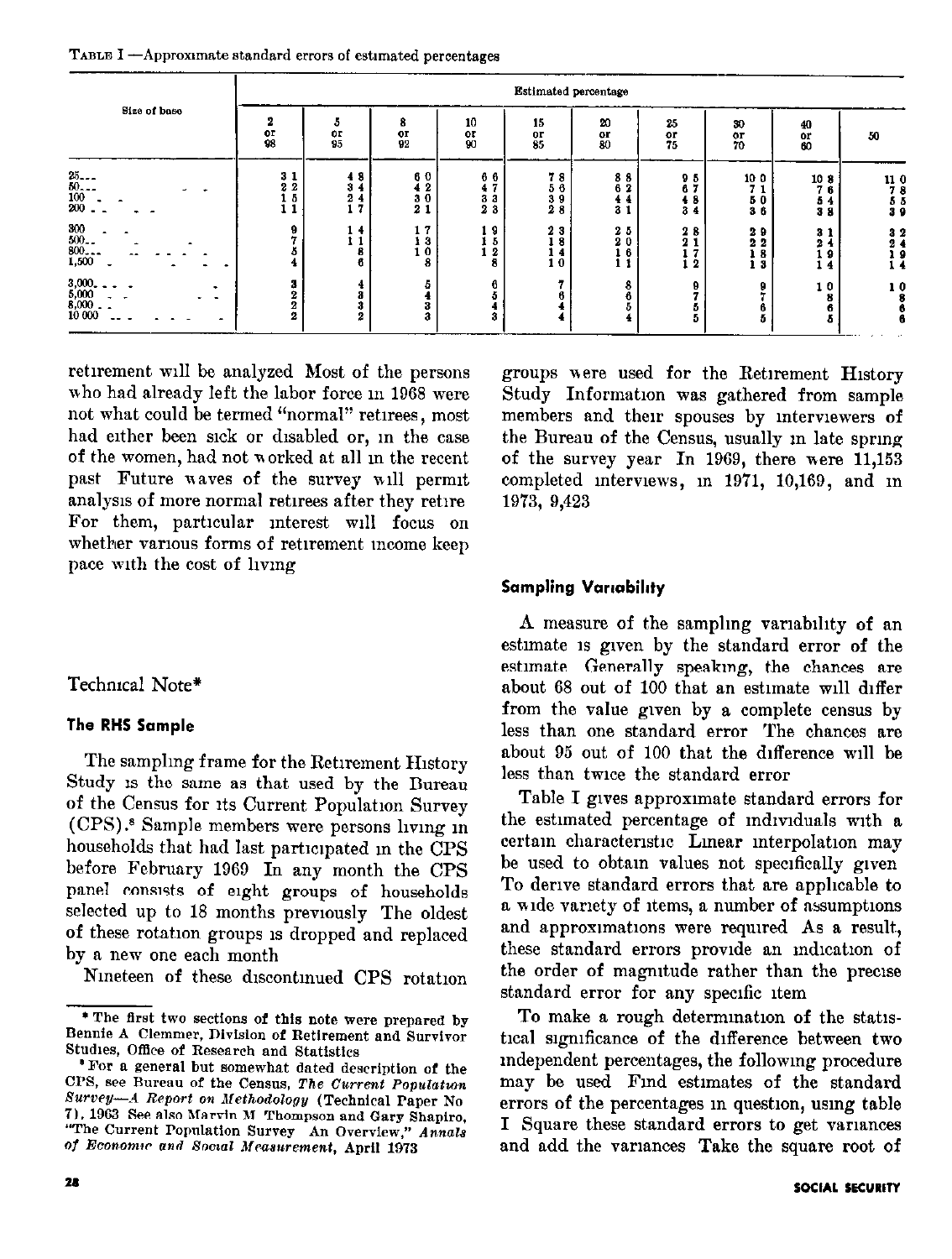this sum to get the standard error of the difference If the absolute difference between the two percentages in question is greater than twice the standard error of the difference, they are said to be significantly different from one another at the 5-percent level

The percentiles of a variable's distribution are values below which a stated percentage of units of the sample lies In particular, the 50th percentile is known as the median, and the 25th, 50th, and 75th percentiles are known as quartiles of the distribution Estimates of these values are subject to sampling variability that may be estimated in the following way and used to calculate confidence intervals for the percentiles in question

(1) Using the appropriate base, determine from table I the standard error of the percentile in question-for example, the standard error of a 50percent characteristic

(2) For 95 percent confidence limits, add to and subtract from the desired percentile twice the standard error found in step 1

(3) On the cumulated distribution of the variable in question, find by linear interpolation the values that correspond to the limits in step 2 These values are the 95-percent confidence limits for the percentile

#### **Income-Response Rates**

The income base for this article is data collected in 1968 and 1972, information from the 1971 interview wave (1970 income) is not used here A total of 63 percent of the respondents supplied usable income data in both years-60 percent of the married men, 67 percent of the nonmarried women, and 69 percent of the nonmarried men (table II) The relatively low response rates reflect the influence of several factors, foremost among which is the very conservative editing of income response used thus far in the survey In both years, respondents had to give usable answers to about 20 different income components (twice that, if married) An inadequate response on any one of these components was enough to cause a nonresponse for the entire set

A decrease in income-response rates of about 8 percentage points took place between 1968 and 1972 How much of this decline was because of the slightly more complicated 1973 questionnaire and how much to other factors is not known

The low response rates appear even more

|           | TABLE II — Response on total money income, 1968, 1970.       |  |  |  |
|-----------|--------------------------------------------------------------|--|--|--|
|           | 1972, by employment status, 1968 and 1972 Number and         |  |  |  |
|           | percent of respondents, by year of response, marital status, |  |  |  |
| and sex 1 |                                                              |  |  |  |

| Year of response                                                                | Total            | Em-<br>ployed<br>1n<br>1968<br>and<br>1972 | $\mathbf{E}\mathbf{m}$<br>ployed<br>in<br>1968<br>but<br>not<br>1n<br>1972 | Not<br>em-<br>ployed<br>íп<br>1968<br>or<br>1972 | Other    |  |
|---------------------------------------------------------------------------------|------------------|--------------------------------------------|----------------------------------------------------------------------------|--------------------------------------------------|----------|--|
|                                                                                 |                  |                                            |                                                                            | Married men and spouses                          |          |  |
| Total number in survey.<br>$1973 - - -$                                         | 5.502            | 2.265                                      | 1 014                                                                      | 432                                              | 1,791    |  |
| Percent responding in-<br>1968 and $1972$ $---$<br>1968, 1970, and 1972         | 60<br>45         | 69<br>53                                   | 61<br>46                                                                   | 69<br>42                                         | 49<br>36 |  |
| 1968<br>1972                                                                    | 80<br>72         | 86<br>79                                   | 85<br>71                                                                   | 80<br>72                                         | 70<br>65 |  |
| 1972 as percent of those<br>responding in 1968                                  | 75               | 80                                         | 72                                                                         | 74                                               | 70       |  |
|                                                                                 | Nonmarried men   |                                            |                                                                            |                                                  |          |  |
| Total number in survey.<br>1973.                                                | 912              | 294                                        | 174                                                                        | 155                                              | 289      |  |
| Percent responding $in-$<br>1968 and 1972 <sub>--</sub><br>1968, 1970, and 1972 | 69<br>55         | 81<br>67                                   | 66<br>51                                                                   | 66<br>48                                         | 60<br>48 |  |
| 1968<br>1972                                                                    | 86<br>78         | 93<br>86                                   | 90<br>74                                                                   | 85<br>75                                         | 78<br>75 |  |
| 1972 as percent of those<br>responding in 1968.                                 | 80               | 87                                         | 74                                                                         | 78                                               | 78       |  |
|                                                                                 | Nonmarried women |                                            |                                                                            |                                                  |          |  |
| Total number in survey.<br>1973                                                 | 2,514            | 674                                        | 224                                                                        | 763                                              | 693      |  |
| Percent responding in—<br>1968 and 1972<br>1968, 1970, and 1972                 | 67<br>61         | 76<br>59                                   | fĥ<br>49                                                                   | 67<br>52                                         | 58<br>43 |  |
| 1968<br>1972                                                                    | 86<br>76         | 92<br>82                                   | 91<br>71                                                                   | 83<br>78                                         | 79<br>71 |  |
| 1972 as percent of those<br>responding in 1968                                  | 78               | 83                                         | 72                                                                         | 80                                               | 74       |  |

 $\,$  1 Percentages are not exclusive Percent responding in 1968, for example, includes persons who also responded in 1970 and 1972

serious when viewed in a 3-year context Less than 50 percent of the respondents gave usable information in 1968, 1970, and 1972

Nonresponse on asset income-a source commonly reported but usually in small amountswas high <sup>9</sup> Considering all sources of income other than assets, 97 percent of all persons employed in 1968 responded, compared with about 88 percent when asset income is included (table III) The exclusion of asset income from total money income increases response rates by more than 10 percent-

<sup>&</sup>lt;sup>8</sup> See Reaching Returement Age Fundings from a Survey of Newly Entitled Workers, 1968-70 (Research Report No 47), Office of Research and Statistics, 1976, chapter 8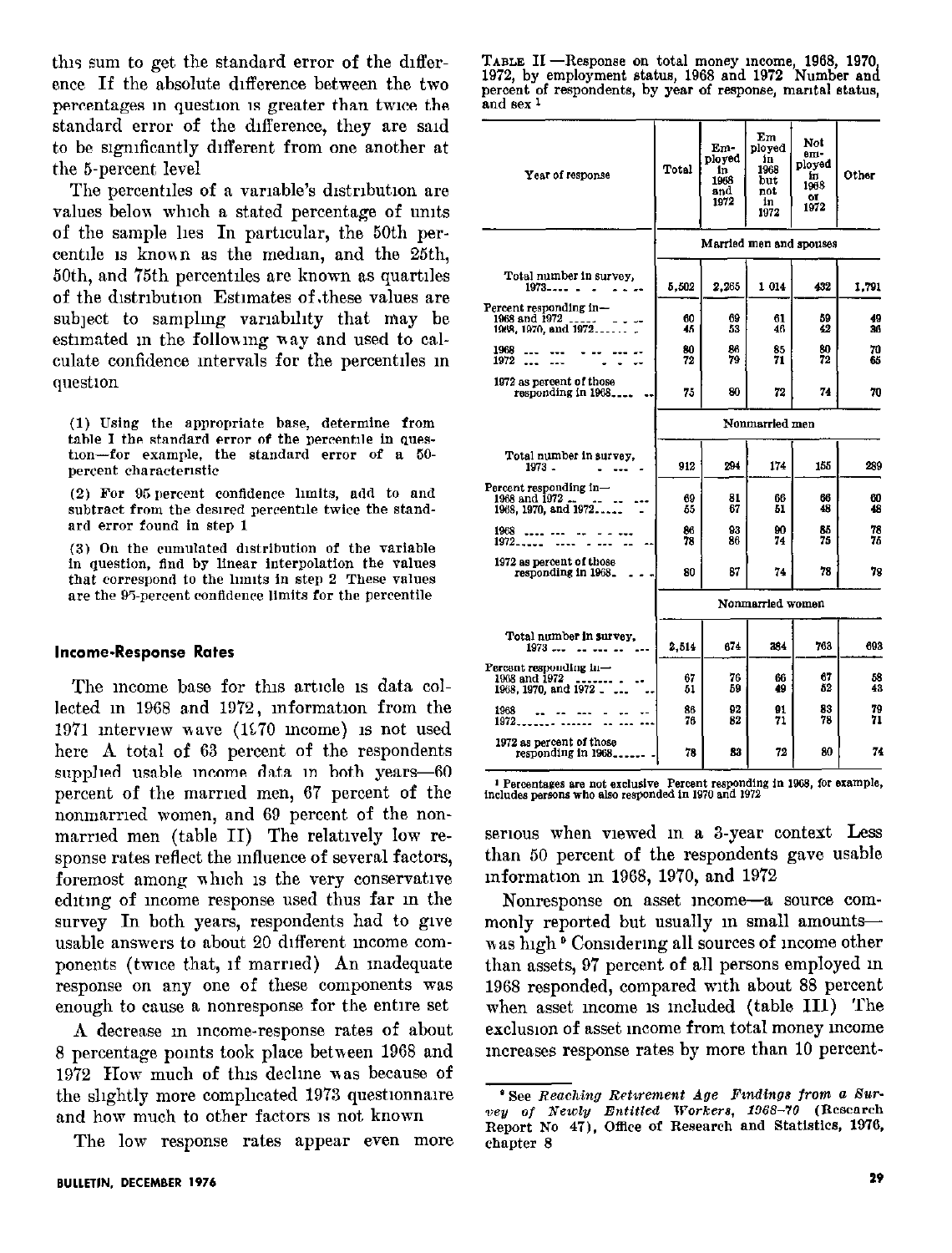TABLE III-Response on total money income (TMI) and total money income other than asset income, 1968, 1970, 1972, by employment status, 1908 and 1972 Number and percent of respondents, by year of response 1

|                                                                  | Total           |                                         | Employed in<br>1968 and 1972 |                                         | Employed in 1968<br>but not in 1972 |                                         | Not employed<br>in 1968 or 1972 |                                         | Other    |                                         |
|------------------------------------------------------------------|-----------------|-----------------------------------------|------------------------------|-----------------------------------------|-------------------------------------|-----------------------------------------|---------------------------------|-----------------------------------------|----------|-----------------------------------------|
| Year of response                                                 | TMI             | TMI<br>other<br>than<br>asset<br>income | TMI                          | TMI<br>other<br>than<br>asset<br>income | TMI                                 | TMI<br>other<br>than<br>asset<br>income | TMI                             | TMI<br>other<br>than<br>asset<br>income | TMI      | TMI<br>other<br>than<br>asset<br>income |
| Total number in survey, 1973 <sup>3</sup>                        | 9 4 2 3         | 9423                                    | 3 3 3 6                      | 3 3 3 6                                 | 1730                                | 1,730                                   | 1 414                           | 1.414                                   | 2 9 4 3  | 2 9 4 3                                 |
| Percent responding in-<br>1968 and 1972.<br>1968, 1970, and 1972 | 63<br>47        | 76<br>63                                | 71<br>55                     | 88<br>74                                | 62<br>47                            | 77<br>62                                | 64<br>48                        | 74<br>59                                | 52<br>39 | $\frac{64}{52}$                         |
| 1968<br>1972                                                     | $\frac{82}{74}$ | $\frac{91}{83}$                         | $\substack{88\\80}$          | $\frac{97}{91}$                         | $\frac{87}{71}$                     | 97<br>79                                | $\frac{82}{75}$                 | 89<br>83                                | 73<br>67 | $\frac{81}{77}$                         |
| 1972 as percent of those responding in 1968.                     | 76              | 84                                      | 81                           | 91                                      | 72                                  | 79                                      | 77                              | 83                                      | 72       | 79                                      |

<sup>t</sup> See table II. footnote 1

<sup>2</sup> Includes a small number of surviving spouses

age points—from 63 percent to 76 percent of those responding in both 1968 and 1972

Persons uhose employment status was m transition during  $1968-69$  or  $1972-73$  (termed "other" m table III) had substantially lower response rates than did the rest This difference seems to mdlcate that people are most likely to respond If all sources of mcome have been recewed for some time, combinations of income from employment and pensions, especially when the pensions started after employment ended, apparently are difficult to remember

A comparison of persons giving usable income

responses in both years wth nonrespondents reveals some slight variations according to employment status (highly correlated with mcome change) and education (highly correlated with mcome level) (table IV) Nonrespondents were shghtly more hkely to have stopped workmg between 1969 and 1973, another indication of the greater difficulty in responding when one has stopped working and income sources become more complex A very shght tendency for nonrespondents to be better educated was also apparent

The mcome of persons responding in both years nas generally a httle lower than the mcome

|                                                                                                | Total <sup>1</sup>                                 |                                    |                                  | Married men and spouses    |                                  | Nonmarried men              | Nonmarried women                 |                            |
|------------------------------------------------------------------------------------------------|----------------------------------------------------|------------------------------------|----------------------------------|----------------------------|----------------------------------|-----------------------------|----------------------------------|----------------------------|
| Employment status and<br>education of respondent                                               | Reporting<br>income <sup>3</sup>                   | Not<br>reporting<br>income         | Reporting<br>income <sup>1</sup> | Not<br>reporting<br>income | Reporting<br>income <sup>3</sup> | Not.<br>reporting<br>income | Reporting<br>income '            | Not<br>reporting<br>income |
| Total number                                                                                   | 5 905                                              | 3 518                              | 3 317                            | 2.185                      | 628                              | 284                         | 1,681                            | 833                        |
| Total percent                                                                                  | 100                                                | 100                                | 100                              | 100                        | 100                              | 100                         | 100                              | 100                        |
| Employment status in survey week<br>1969 and 1973 $*$                                          |                                                    |                                    |                                  |                            |                                  |                             |                                  |                            |
| $Employd in-$<br>1969 and 1973<br>1969 but not in 1973<br>1973 but not in 1969<br>Neither year | 41<br>34<br>$\boldsymbol{2}$<br>22                 | 40<br>37<br>$\boldsymbol{2}$<br>21 | 48<br>37<br>$\mathbf{2}$<br>13   | 47<br>39<br>1<br>13        | 39<br>32<br>3<br>26              | 34<br>40<br>1<br>25         | 32<br>27<br>$\overline{2}$<br>40 | $\frac{29}{30}$<br>39      |
| Education of respondent                                                                        |                                                    |                                    |                                  |                            |                                  |                             |                                  |                            |
| Elementary<br>$0 - 4 -$<br>$b-8$ .<br>High school                                              | 8<br>37                                            | 7<br>33                            | 8<br>38                          | 6<br>32                    | 12<br>43                         | 12<br>40                    | 8<br>34                          | 33                         |
| $9 - 11$<br>12<br>College<br>Not reported                                                      | $\begin{array}{c} 18 \\ 21 \end{array}$<br>15<br>0 | 19<br>23<br>17                     | 19<br>19<br>15<br>0              | 18<br>24<br>19<br>0        | 15<br>19<br>12<br>0              | $22\,$<br>14<br>12          | 17<br>25<br>15                   | $\frac{21}{24}$            |

TABLE IV -Employment status in survey week, 1969 and 1973, and education of respondent, by response on total money in come, 1968 and 1972 Number and percentage distribution of respondents, by marital status and sex

<sup>1</sup> Includes a small number of surviving spouses<br><sup>1</sup> All sources of income in both 1968 and 1972<br><sup>1</sup> Not to be confused with employment status used elsewhere in this article,

which is based on earnings in the income year  $(1968 \text{ and } 1972)$  and thus cannot be used for persons who gave incomplete income responses